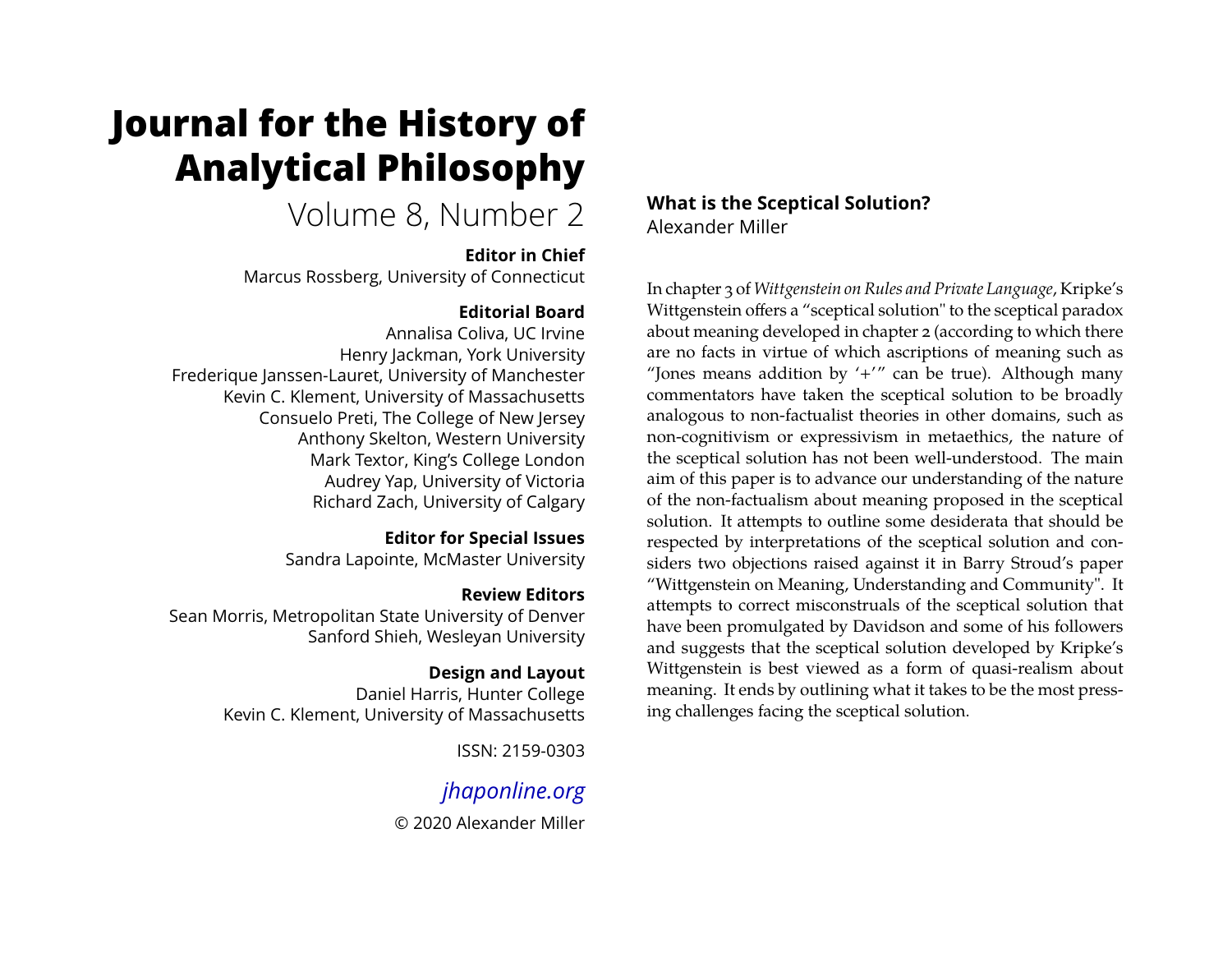## **What is the Sceptical Solution?**

Alexander Miller

#### <span id="page-1-0"></span>**1. Introduction**

Suppose that a truth-conditional account of meaning is appropriate for moral sentences. Suppose, also, that moral facts, if they exist, would have to be, as [Mackie](#page-21-0) [\(1977\)](#page-21-0) puts it, objective and categorically prescriptive: they would have to provide categorical reasons for action, reasons capable of motivating any rational agent independent of facts about that agent's contingent desires. So we have:

(1) "It is right for Jones to assist the injured child" is true if and only if there is a categorical reason for Jones to assist the injured child.

Suppose, too, that Mackie's "argument from queerness" succeeds in establishing that there are no categorical reasons for action, so that we have:

(2) There are no categorical reasons for action.

It apparently follows from  $(1)$  and  $(2)$  that:

(3) "It is right for Jones to assist the injured child" and other atomic, positive moral sentences are false.

One way of attempting to avoid this apparently unpalatable conclusion would involve giving up the truth-conditional account of the meanings of moral sentences: to embrace a form of nonfactualism about moral thought and talk. The emotivism of Ayer and Stevenson, Hare's prescriptivism, and the expressivism of

Blackburn and Gibbard, could all be cited as instances of this approach to avoiding an error-theory of moral judgement.<sup>[1](#page-1-1)</sup>

Now suppose that a truth-conditional account of meaning is appropriate for ascriptions of meaning themselves. Suppose, also, that semantic facts, if they exist, would have to be both correctness determining and normative. So we have:

(4) "Jones means *addition* by '+'" is true if and only if there is a fact about Jones or his speech community which (a) makes it the case that " $x + y = z$ " is correct iff *z* is the *sum* of *x* and *y* and (b) tells Jones how he ought to use  $4.4$ .

Suppose, too, that the sceptical argument in chapter 2 of [Kripke](#page-21-1) [\(1982\)](#page-21-1) succeeds in establishing that even idealised access to facts about Jones or his speech community fails to turn up facts that are both correctness determining and normative, so that:

(5) There are no facts about Jones or his speech community capable of satisfying both (a) and (b).

Then, as in the moral case, we are apparently pushed towards an error theory:

(6) "Jones means *addition* by '+'" and other atomic, positive ascriptions of meaning are false.

This is the predicament we are left in given the argument of the sceptic in chapter 2 of [Kripke](#page-21-1) [\(1982\)](#page-21-1): it appears that "all language is meaningless" [\(1982,](#page-21-1) 71) and "the entire idea of meaning vanishes into thin air" [\(1982,](#page-21-1) 22). What I'm concerned with in

<span id="page-1-1"></span><sup>1</sup>See, e.g., [Ayer](#page-19-0) [\(1946\)](#page-19-0), chap. 6, [Stevenson](#page-21-2) [\(1937\)](#page-21-2), Hare (1952), [Blackburn](#page-19-1) [\(1984a,](#page-19-1) 1993b, 1998), [Gibbard](#page-20-0) [\(1990,](#page-20-0) 2003). See [Blackburn](#page-20-1) [\(2011,](#page-20-1) 8) and [Black](#page-20-2)[burn](#page-20-2) [\(2013a,](#page-20-2) 273) for especially clear illustrations of how this type of view attempts to sidestep the error theory.

<span id="page-1-2"></span> $2I'm$  vastly oversimplifying here, especially with respect to  $(b)$ , since none of the complications bear on the main points in the paper. For an account of some of the complications, see [Hattiangadi](#page-21-3) [\(2017\)](#page-21-3).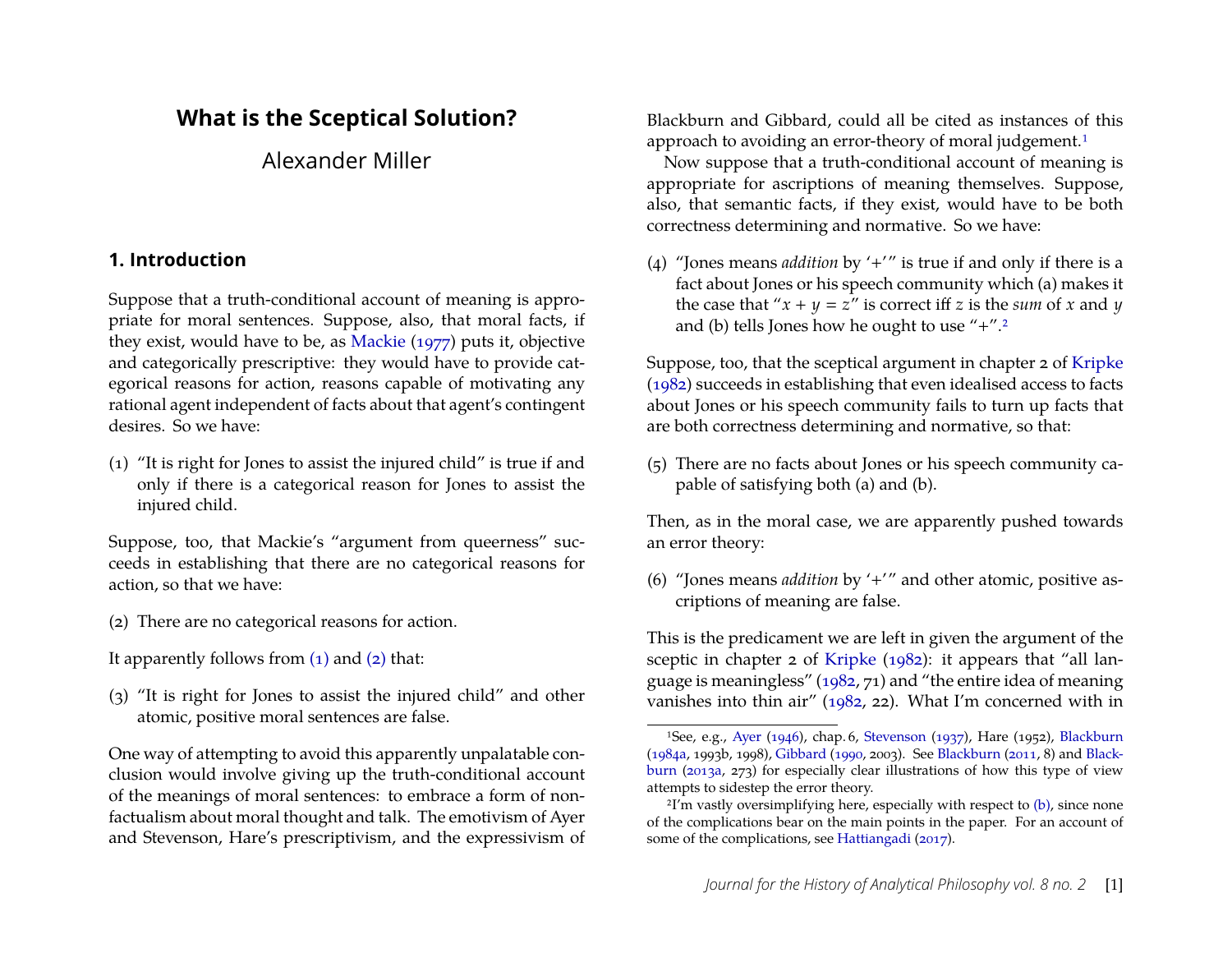this paper is the response that Kripke's Wittgenstein (as opposed to Kripke's Sceptic) offers in response to this predicament in chapter 3 of [Kripke](#page-21-1) [\(1982\)](#page-21-1), where he develops his "sceptical solution" to the sceptical argument of chapter 2. Although I will sketch tentative responses to two lines of objection developed by Barry Stroud against the sceptical solution, my primary aim in this paper is not to defend it, but simply to advance our understanding of its nature. Inter alia, I will attempt to correct some misunderstandings about the sceptical solution that have been promulgated by Davidson and some of his his followers. I'll end by outlining what I take to be the two most serious challenges facing the sceptical solution.

#### <span id="page-2-2"></span>**2. The Sceptical Solution**

Kripke describes the conclusion of the sceptic's argument as "insane and intolerable" [\(1982,](#page-21-1) 60) and "incredible and selfdefeating" [\(1982,](#page-21-1) 71), and distinguishes between two sorts of solution that might be developed in response. *Straight solutions* would attempt to deny  $(5)$  (or to defend an account of meaning facts less demanding than that involved in  $(4)$ <sup>[3](#page-2-0)</sup>, while sceptical solutions would *concede* [\(5\)](#page-1-0) to the sceptic but avoid the error theory by giving up on a truth-conditional account of the meanings of ascriptions of meaning.[4](#page-2-1) Citing Michael Dummett's famous review of Wittgenstein's *Remarks on the Foundations of Mathematics*, Kripke suggests that in the *Philosophical Investigations* Wittgenstein rejects the truth-conditional account of meaning advocated in the *Tractatus* and proposes to replace it with an account of meaning in terms of assertibility conditions:

As Dummett says, "the *Investigations* contains implicitly a rejection of the classical (realist) Frege-*Tractatus* view that the general form of explanation of meaning is a statement of the truth-conditions". In place of this view, Wittgenstein proposes an alternative rough general picture . . . Wittgenstein replaces the question, "What must be the case for this sentence to be true?" by two others: first, "Under what conditions may this form of words be appropriately asserted (or denied)?"; second, given an answer to the first question, "What is the role and utility, in our lives of our practice of asserting (or denying) the form of words under these conditions?"

[\(Kripke 1982,](#page-21-1) 73, quoting [Dummett 1959\)](#page-20-4)

Thus, to account for the meaning of a given sentence we should describe the conditions in which there is a license to assert it, and show that the practice of licensing its assertion in these conditions has a certain utility in our lives. The central idea in Kripke's Wittgenstein's sceptical solution is that we can avoid the "insane and intolerable" error theory by applying this model of meaning to ascriptions of meaning themselves:

We have to see under what circumstances attributions of meaning are made and what role these attributions play in our lives. Follow-

<span id="page-2-0"></span><sup>&</sup>lt;sup>3</sup>An example of attempting to defend an account of meaning facts less demanding than that in  $(4)$  is the view developed in [Fodor](#page-20-3) [\(1990\)](#page-20-3). Fodor first of all rejects the idea that meaning facts have to be normative in any sense stronger than that associated with the idea that they determine correctness conditions, so that [\(b\)](#page-1-0) is effectively deleted from  $(4)$ ; he then proceeds to identify facts capable of satisfying condition [\(a\)](#page-1-0) using the notion of an "asymmetric dependency base". There is of course a whole literature about the precise nature of condition [\(b\)](#page-1-0) and its analogues, but as noted above we can put this aside for the purposes of the present paper.

<span id="page-2-1"></span><sup>4</sup>The distinction between straight and sceptical solutions could be deployed in the moral case also. Ayer, Stevenson et al could be regarded as proffering sceptical solutions. [McDowell](#page-21-4) [\(1998\)](#page-21-4) could be regarded as giving a straight

solution hospitable to the idea of moral facts as characterised by  $(1)$ , while [Railton](#page-21-5) [\(1986\)](#page-21-5), [Brink](#page-20-5) [\(1989\)](#page-20-5) and the like attempt to defend straight solutions by weakening the account of moral facts in play in [\(1\)](#page-1-0) (by denying that we need to think of moral facts as intrinsically reason-giving). In viewing the sceptical solution in the meaning case as promoting a form of non-factualism I am agreeing with [Wright](#page-22-0) [\(1984\)](#page-22-0), [McGinn](#page-21-6) [\(1984\)](#page-21-6) and [Boghossian](#page-20-6) [\(1989\)](#page-20-6) and disagreeing with some recent commentators who view the sceptical solution as factualist. See, e.g., [Wilson](#page-22-1) [\(1994\)](#page-22-1), [Byrne](#page-20-7) [\(1996\)](#page-20-7), [Davies](#page-20-8) [\(1998\)](#page-20-8), [Kusch](#page-21-7) [\(2006\)](#page-21-7). I am not going to argue for the non-factualist aspect of the interpretation in the present paper as I have done so elsewhere: for a full defence of the nonfactualist interpretation and a critique of some of the main forms of factualism, see [Miller](#page-21-8) [\(2009\)](#page-21-8).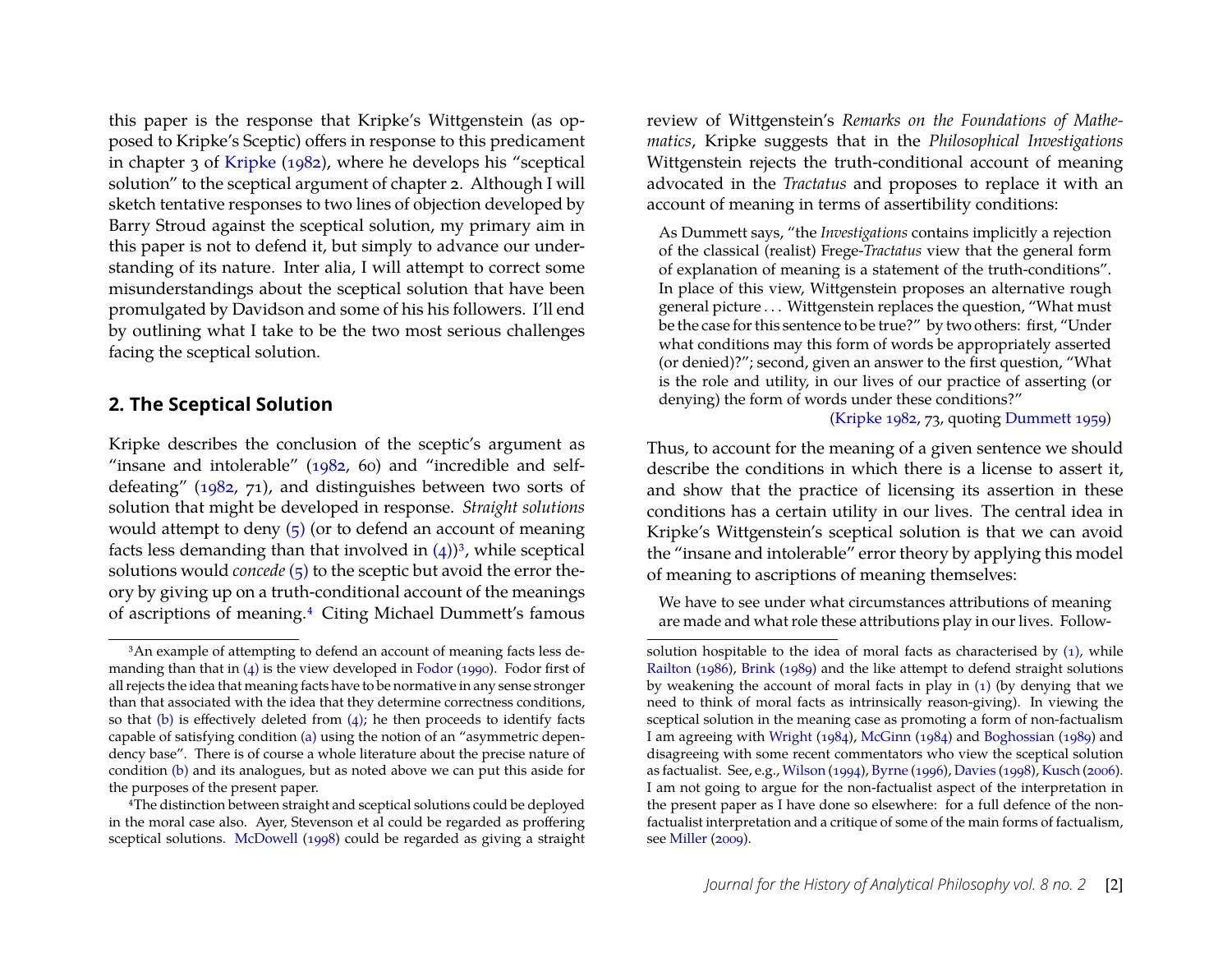ing Wittgenstein's exhortation not to think but to look, we will not reason *a priori* about the role such statements *ought* to play; rather we will find out what circumstances *actually* license such assertions and what role this license *actually* plays. [\(Kripke 1982,](#page-21-1) 86–87)

Kripke argues that when we do this, it transpires that mean-ing is possible only in a communal context<sup>[5](#page-3-0)</sup>, that there could not be a practice of ascribing meanings in the case of an individual solitary from birth, or "considered in isolation from any community".[6](#page-3-1)

Consider the case of Jones, a lifelong solitary. If we initially think of the assertibility conditions of a sentence as conditions in which the participants in the practice of using S regard the utterance of S as justified, we can say that the assertibility conditions of

(7) "Jones means *addition* by '+'"

are conditions in which Jones is confident that he knows "how

to go on" in responding, e.g., to arithmetical queries featuring "+". Now, the assertibility conditions of

(8) "It seems to Jones that he means *addition* by '+'"

will be identical to those of  $(7)$ : the utterance of  $(8)$  will be regarded as justified by Jones when he is confident that he knows "how to go on".

Likewise, in this context the assertibility conditions of

(9) "' $125'$  is the correct response to ' $68 + 57 = ?''$ 

are conditions in which Jones is confidently inclined to respond '125', and the assertibility conditions of

(10) "It seems to Jones that '125' is the correct response to '68 +  $57 = ?''$ 

will again be identical to those of  $(q)$ , namely conditions in which Jones is confidently inclined to respond "125".

The key point for Kripke's Wittgenstein is that in both cases the "seems right/is right" distinction necessary for the propriety of meaning-talk collapses. Matters stand differently when Jones is a member of a community. The assertibility conditions of

(11) "Jones means *addition* by '+'"

will now be conditions in which Jones is inclined to give the same answers as the community when it is confident that it knows "how to go on", whereas the assertibility conditions of

(12) "It seems to Jones that he means *addition* by '+'"

will be conditions in which Jones is confident that he knows "how to go on".

Likewise, the assertibility conditions of

(13) "'125' is the correct response to '68 + 57 = ?'"

<span id="page-3-0"></span><sup>5</sup>We'll take a community to consist of two or more people capable of linguistic interaction at a given time, and who share "innate similarity responses" (see Section [4](#page-7-0) below). This means that a cross-temporal sequence of time slices of an individual—in the manner of [Blackburn 1984b—](#page-19-2)don't count as a community for our purposes here. For further discussion of some of the issues here, see [Wee Ming Kho](#page-22-2) [\(2015\)](#page-22-2).

<span id="page-3-1"></span><sup>6</sup>The phrase is from [Kripke](#page-21-1) [\(1982,](#page-21-1) 110). Kripke writes: "The falsity of the private model does not mean that a physically isolated individual cannot be said to follow rules; rather that an individual, considered in isolation (whether or not he is physically isolated), cannot be said to do so". It is not obvious to me that this holds in the case of a lifelong solitary individual: from the fact that a lifelong solitary individual could be said to be following rules if we imagined him to be a member of our community, it does not obviously follow that a lifelong solitary individual could follow rules (for some relevant commentary see [Loar 1985,](#page-21-9) 279–80). The issues are delicate and require a fuller discussion than I can attempt here, but I don't think any of my substantive claims or arguments turn on them. So for our present purposes I simply take "an individual considered in isolation from any community" to refer to a lifelong solitary individual and focus on the question whether such an individual could be a genuine rule follower. (For a useful discussion of some of the options here, see [Ahmed 2007,](#page-19-3) 155–63.)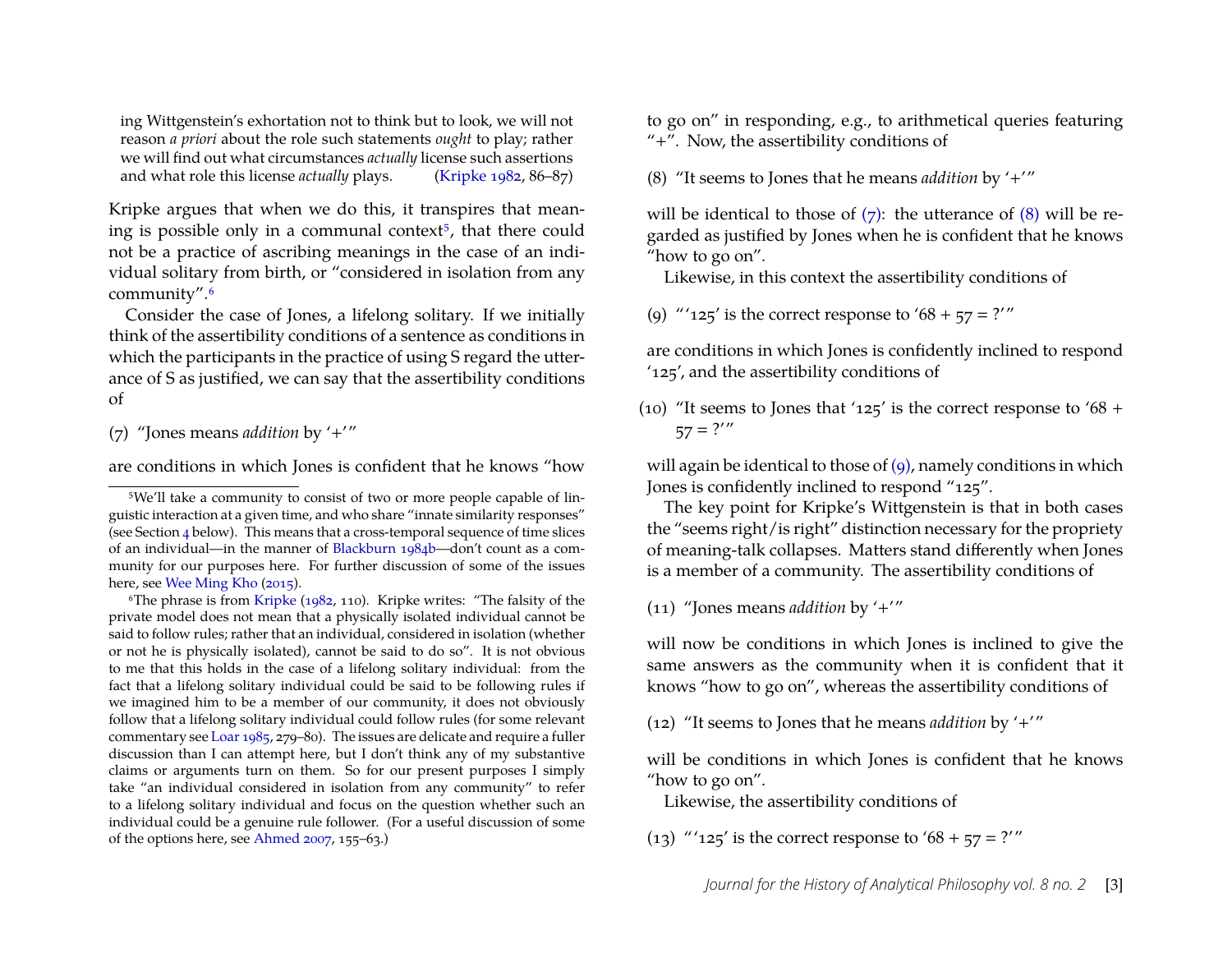will be conditions in which the community is confidently inclined to respond "125", while the assertibility conditions of

(14) "It seems to Jones that '125' is the correct response to  $'68 + 57 = ?''$ 

will be conditions in which Jones is confidently inclined to respond "125".

In the communal context the assertibility conditions of "is right" sentences (such as  $(11)$  and  $(13)$ ) can come apart from the assertibility conditions of "seems right" sentences (such as [\(12\)](#page-2-2) and [\(14\)\)](#page-2-2) when Jones's inclinations clash with those of the community, so the "seems right/is right" distinction is preserved. And the utility of the practice of ascribing meanings under the relevant conditions is that in uttering, e.g., "Jones means *addition* by '+'" we can admit Jones into our community or signal our confidence that he can be trusted to answer as we do. (Clearly, this is useful: if Jones means quaddition rather than addition one should be careful when lending him money!). None of this applies in the case of the lifelong solitary individual, so the practice of ascribing meanings cannot get a grip in that context.

#### <span id="page-4-0"></span>**3. Three Desiderata**

In this section I'll outline three desiderata that we should attempt to respect when giving an exposition of the sceptical solution.

#### **3.1. Communitarian straight solutions and communitarian sceptical solutions**

First, we should respect the fact that Kripke explicitly distinguishes between communitarian straight solutions and communitarian sceptical solutions to the sceptical paradox. Kripke wants to reject the former, but argues in favour of the latter. This is clearest in the following passage:

Wittgenstein's theory should not be confused with a theory that, for any '*m*' and '*n*', the value of the function we mean by 'plus', is (by definition) the value that (nearly) all the linguistic community would give as the answer. Such a theory would be a theory of the truth-conditions of such assertions as "By 'plus' we mean suchand-such a function" . . . this would be a social, or community-wide, version of the dispositional theory, and would be open to at least some of the same criticisms as the original form. [\(Kripke 1982,](#page-21-1) 111)

We can illustrate this point by considering a recent interpretation of the sceptical solution which arguably fails to respect it. In a recent book, Claudine Verheggen writes:

Kripke's answer [to the sceptical paradox] is that ascriptions of meaning to a speaker's utterances have assertibility conditions rather than truth-conditions. They are justified if the speaker's applications of her words agree consistently with those made by competent members of her community. (They are also justified in terms of the role and utility they have in peoples lives.) Thus, in effect, the meanings of a speaker's words are determined by what the members of her community mean by those words. Correct applications are applications that conform to the conditions of correctness at play in her community. [\(Verheggen 2016,](#page-22-3) 90)

Verheggen here appears to ascribe a communitarian *straight* solution to Kripke's Wittgenstein, thereby missing the crucial "sceptical" nature of the solution that he offers. As above, let the assertibility conditions of a sentence S be the conditions under which speakers are regarded by participants in the relevant practice as justified in uttering S, and let the truth conditions of S be the conditions whose obtaining is necessary and sufficient for S's truth. On a realist "truth-conditional" picture of meaning, the fact that S has the assertibility conditions it has will be explained in terms of its having the truth-condition that it has. Thus, that I am regarded as justified in uttering "It is currently raining in Roslyn" by the fact that there is moisture streaming down my window and on the paving stones outside can be explained by the relationship between that fact and the sentence's truth-condition: there is (we can suppose) a causal relationship between the fact that it is raining and the presence of moisture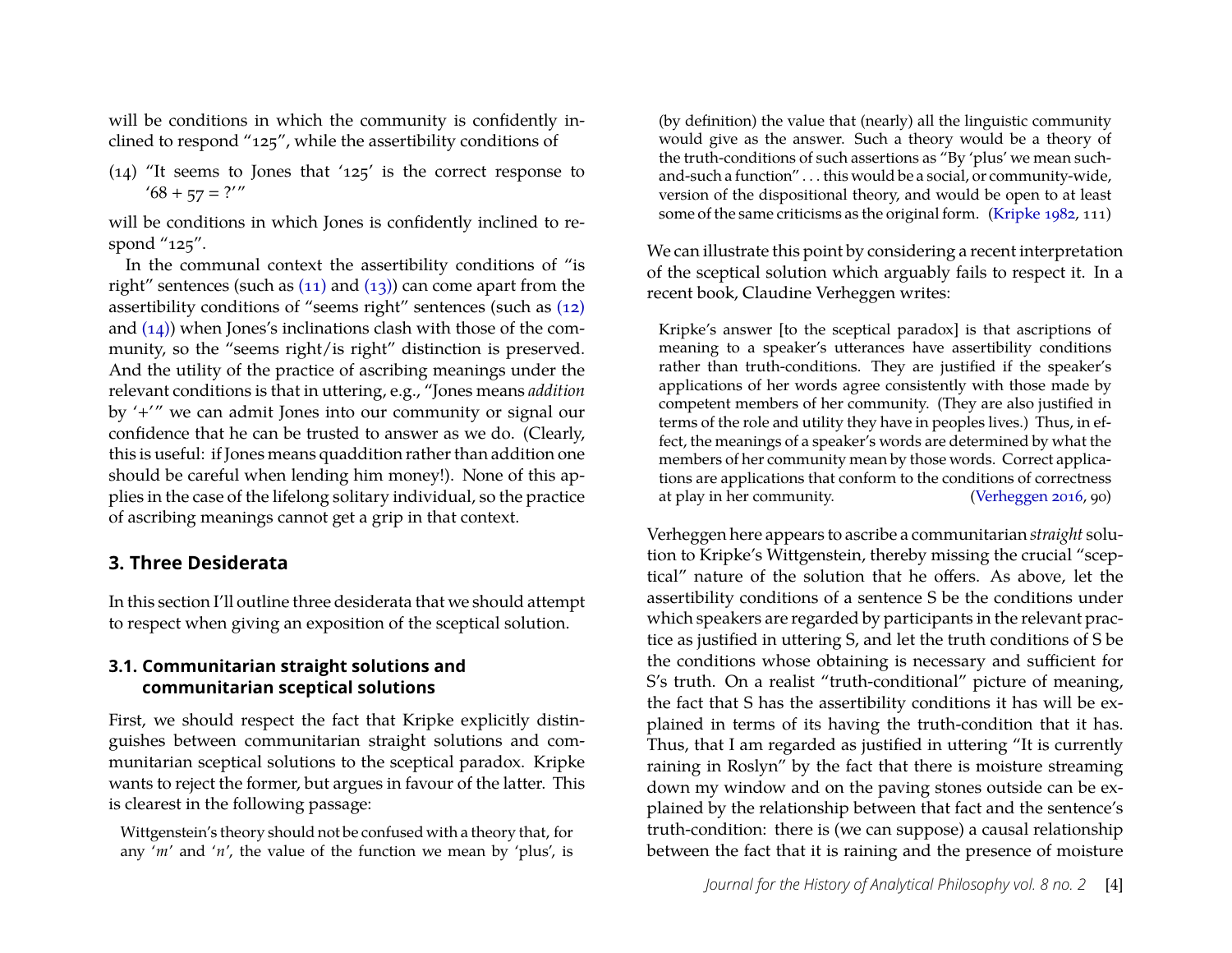on windows and paving stones. And something like this appears to be what is suggested by Verheggen on behalf of Kripke's Wittgenstein in the passage above: that I agree with the members of my community determines that I mean addition by "+", and this fact about agreement with communal meaning explains why the assertion of "Alex means addition by '+"' is regarded as justified when my answers to arithmetical queries involving "+" are along the lines of those that members of my community are inclined to give. Recall, however, that at this point in the development of the sceptical solution Kripke's Wittgenstein has jettisoned the realist, truth-conditional picture of meaning, and replaced it with a view on which the practice of asserting the relevant sentence under the relevant conditions is justified, not by any relationship between the obtaining of those assertibility conditions and a truth-condition, but by the utility of the practice that allows the assertion of the sentence under those conditions. This is all that is available in the meaning case, given that the sceptical argument of chapter 2 could just as easily be utilised by the sceptic to show that there is no fact capable of making it the case that the *community* means one thing rather than another by the expressions of its language.[7](#page-5-0)

#### **3.2. Ethical expressivism and the sceptical solution**

Second, we should note a difference between Kripke's Wittgenstein's response to the threat of an error theory about meaning and broadly expressivist responses to the parallel threat in the moral case. In the latter, a non-factualist approach to meaning is advocated in a limited number of special cases such as moral sentences, but not in general: the emotivists and expressivists have no wish to reject truth-conditional accounts of the meanings of, e.g., sentences attributing physical characteristics to mediumsized physical objects. In the case of the sceptical solution, in contrast, we have a rejection of truth-conditional accounts of meaning *across the board*, so that the rejection of such an account in the case of ascriptions of meaning themselves is an instance of a general strategy that includes sentences from any area of thought and talk within its scope.<sup>[8](#page-5-1)</sup>

#### **3.3. The nature of assertibility conditions**

Third, although Kripke introduces the distinction between assertibility conditional and truth-conditional accounts of meaning in the context of a reference to Michael Dummett's piece on Wittgenstein's philosophy of mathematics, it is important to note that the notion of an assertibility condition that figures in the sceptical solution is completely different from the notion that appears in Dummett's writings on realism and anti-realism. An assertibility condition, in this latter, more familiar sense, is a condition in which there is evidence that the truth-condition of a sentence obtains. There are at least two reasons why this can-

<span id="page-5-0"></span><sup>7</sup>Paul Horwich appears to make a similar mistake to Verheggen in his critical notice of Kripke's book. According to Horwich's construal of the sceptical solution, "what someone means by 'plus' is not, as assumed in the skeptical argument, an intrinsic property of that person. Rather, his meaning is determined by the meaning of "plus" within a community language which he speaks. Such a community is the external source of the normative standards that will permit some of a speaker's dispositions to qualify as mistaken" [\(Hor](#page-21-10)[wich 1984,](#page-21-10) 166). The problem for this suggestion (and the point [Kripke](#page-21-1) [\(1982,](#page-21-1) 111) is emphasising) is that the sceptic can run his argument against even *extrinsic* candidate meaning-constituting facts.

<span id="page-5-1"></span><sup>8</sup>See, e.g., [Kripke](#page-21-1) [\(1982,](#page-21-1) 71–75). On Kripke's reading, the switch from the *Tractarian* account of language in terms of truth-conditions to that put forward in the *Philosophical Investigations* in terms of assertibility conditions does not apply only to ascriptions of meaning, but to sentences of any sort. In noting this I'm signalling my agreement with a point that George Wilson makes against the accounts of the sceptical solution adumbrated by Crispin [Wright](#page-22-0) [\(1984\)](#page-22-0) and Paul [Boghossian](#page-20-6) [\(1989\)](#page-20-6): contrary to Wright and Boghossian, there is no "gap" in the sceptical solution between the rejection of truthconditional accounts of ascriptions of meaning and the rejection of truthconditional accounts generally, hence no need for Kripke's Wittgenstein to construct a "globalisation argument" taking us from the specific to the general. However, on the issue of whether the sceptical solution is factualist or nonfactualist, I side with Wright and Boghossian (who take it to be non-factualist) against Wilson (who takes it to be factualist). See [Miller](#page-21-8) [\(2009\)](#page-21-8).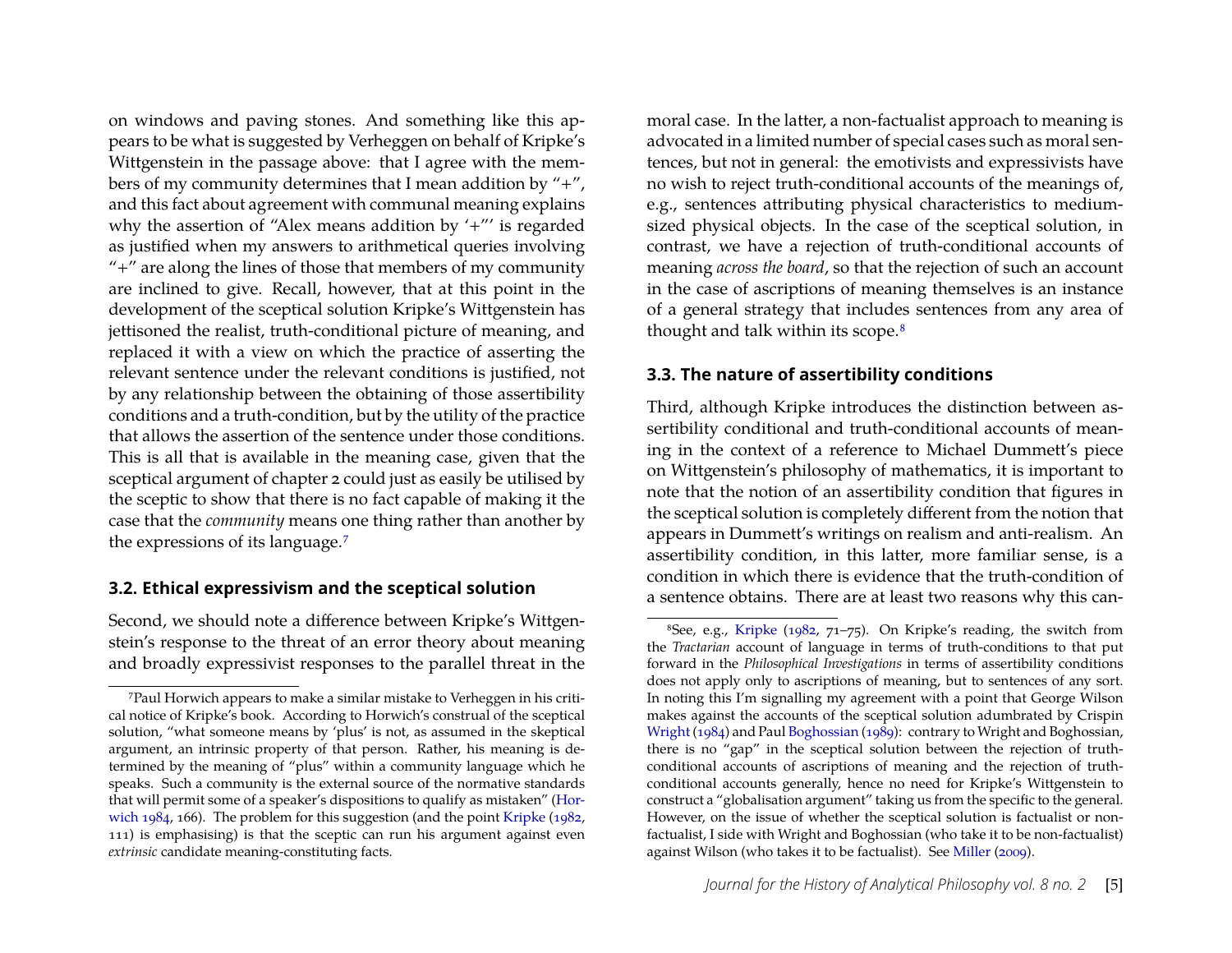not be the notion that Kripke's Wittgenstein is deploying in the sceptical solution. First, in order for an ascription of meaning to have an assertibility condition in this sense it would need to *have* a truth-condition. But the sceptical argument showed—didn't it?—that if we think of ascriptions of meaning as having truthconditions we will have to view them as systematically false. So deploying this notion would appear not to save us from the clutches of the sceptical paradox. We can reinforce this point by considering the change in Dummett's conception of semantic anti-realism signalled in the preface to his *Truth and Other Enigmas* [\(1978,](#page-20-9) xxii). There, Dummett suggests that the proper way to express semantic anti-realism is not in terms of an adherence to an assertibility conditional theory of meaning, but rather in terms of adherence to a truth-conditional account of meaning in which the notion of truth is epistemically constrained (i.e., where we reject the idea that the applicability of the principle of bivalence is not restricted by epistemic considerations). Since the role of assertibility conditions in Dummett's earlier writings is (post-1978) played by epistemically constrained truthconditions, we can surmise that Dummett's assertibility conditions play the same role in the anti-realist theory of meaning as epistemically unconstrained truth-conditions play in the realist theory of meaning or epistemically constrained truth conditions play in the post-1978 anti-realist theory of meaning. Since the account of the meanings of ascriptions of meaning given by each of these latter two positions would straightforwardly succumb to the argument of Kripke's sceptic, we can infer that the sceptical solution cannot be viewed as utilising the Dummetian notion of an assertibility condition on pain of leaving itself exposed to the sceptical paradox.<sup>[9](#page-6-0)</sup>

So, the assertibility condition of an ascription of meaning in the sceptical solution is not a situation in which there is evidence warranting the assertion that its truth-condition obtains—at the point at which the sceptical solution takes off we have given up the idea that accounting for the meaning of a sentence of any sort is a matter of identifying its truth-conditions. I think that this is what Kripke is emphasising when he writes:

It is important to realize that we are *not* looking for necessary and sufficient conditions (truth conditions) for following a rule, or an analysis of what such rule-following 'consists in'. Indeed such conditions would constitute a 'straight' solution to the sceptical problem, and have been rejected. [\(Kripke 1982,](#page-21-1) 87)

Overall, then, any account of the sceptical solution must respect the distinction between straight and sceptical forms of communitarianism, the fact that the scope of the sceptical solution is general and not just restricted to ascriptions of meaning, and the fact that Kripke's Wittgenstein's assertibility conditions are not assertibility conditions in the sense familiar from the literature on semantic anti-realism.[10](#page-6-1)

terminacy result against the sceptical solution—depends on construing the notion of an assertibility condition in the sceptical solution along Dummettian lines. In an interesting discussion, Daniel [Boyd](#page-20-10) [\(2017\)](#page-20-10) argues that Wright's argument fails even given the usual notion of an assertibility condition. He distinguishes between, e.g., "Jones associates assertibility condition *X* with expression *Y*" and, e.g., "Expression *Y* is warranted in condition *X*" and suggests that Wright's argument fails because we could accept a non-factualist construal of the former whilst retaining a factualist construal of the latter, which is what Kripke's Wittgenstein needs to make the sceptical solution workable. However, if we think of assertibility conditions as akin to rules governing the use of expressions, Boyd's suggestion amounts to the idea that there could be facts about rule *compliance* (i.e., accord and failure to accord with a rule), even if there were no facts about rules being *followed* by agents. This is highly implausible, and it is hard to see Kripke's Wittgenstein accepting it: the idea of a rule with determinate compliance conditions but which it is in principle impossible to follow is merely paradoxical, and [Kripke](#page-21-1) [\(1982,](#page-21-1) 55) moves seamlessly from the absence of rule following to the absence of accord/conflict with rules.

<span id="page-6-1"></span><sup>10</sup>The full significance of this last point will not become apparent until the end of the paper.

<span id="page-6-0"></span><sup>9</sup>Note that restricting the search for truth-conditions for ascriptions of meaning to states of affairs that are not potentially evidence-transcendent actually makes it harder to find a straight solution in response to the sceptic's argument. Whatever the sceptical solution is, it is not a form of Dummettian semantic anti-realism. It seems to me that the argument of [Wright](#page-22-0) [\(1984,](#page-22-0) 105–106)—to the effect that the sceptical paradox can be re-deployed to establish an inde-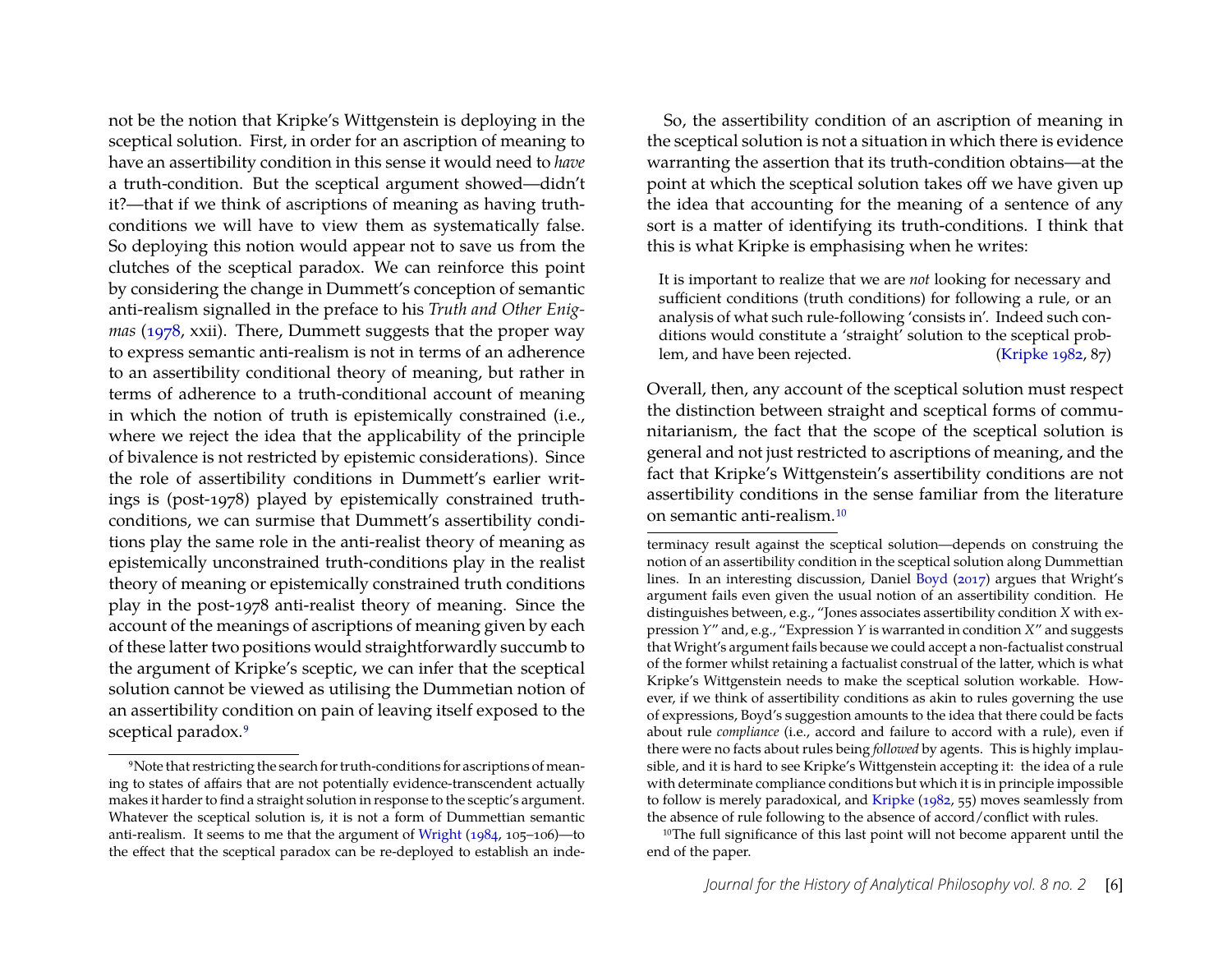## <span id="page-7-0"></span>**4. Stroud's "Nothing for us to Assert" Objection**

So what *are* Kripke's Wittgenstein's assertibility conditions? We can work towards an answer to this question by considering an objection to the sceptical solution developed by Barry Stroud. Stroud writes:

[Kripke's Wittgenstein's] suggestion that "assertibility-conditions" for ascriptions of meaning and understanding are all we can find or even hope for can make no sense of *what* we are said to be justified in asserting when the assertibility conditions are fulfilled . . . [I]f what is to be asserted has no "truth-conditions", there would seem to be nothing for us to assert. [\(Stroud 1990,](#page-22-4) 89)

So far, this really only amounts to the observation made above, to the effect that Kripke's Wittgenstein's assertibility conditions can't be viewed as "Dummettian" assertibility conditions. However, Stroud goes on to make a useful suggestion about how the notion of an assertibility condition in the sceptical solution might be understood:

[Perhaps] it would be enough simply to say that there is an expression we would be justified in using assertively in certain circumstances, without our having to identify anything that could be called the content of that expression, or saying what it means. [\(Stroud 1990,](#page-22-4) 90)

Perhaps we can build on this suggestion on behalf of Kripke's Wittgenstein. If, like [Quine](#page-21-11) [\(1960,](#page-21-11) 29–30) with his notion of "assent", or [Davidson](#page-20-11) [\(1984,](#page-20-11) 135) with his notion of "holding true", we can identify what it is for a sentence to be used assertively independently of an assumption about the meaning of that sentence, this can be pressed into service in the manner described by Stroud.<sup>[11](#page-7-1)</sup>

However, Stroud himself thinks that the suggestion he contemplates fails in the case of ascriptions of meaning:

[T]he suggestion . . . fails because using assertively the expression "He means plus by that sign" is not the same thing as asserting that the person means plus by that sign. What assertion you are making in using a certain expression assertively depends in part on what the expression you are using means. If you use an expression in order to ascribe a specific, determinate meaning or understanding to a community or a person, the expression you use must itself have a determinate meaning. But the notion of "assertibility conditions" and the suggestion which speaks only of the assertive use of certain mentioned expressions was introduced precisely because it held that there was no such fact as the fact of an expression's having a determinate meaning, or someone's meaning some particular thing by an expression he uses. [\(Stroud 1990,](#page-22-4) 90)

Arguably, though, this objection is unconvincing. *If* you think of meaning in terms of truth-conditions, then in assuming that ascriptions of meaning don't have truth-conditions, you are thinking of them as lacking meaning: in which case, as Stroud points out, there is no sense to the idea of using them assertively. But if, like the purveyor of the sceptical solution, you have given up thinking of meaning in terms of truth conditions, the objection lapses. To put it another way, the objection only works if we have to think of meaning in terms of truth-conditions—so since the sceptical solution has rejected that idea, the objection simply begs the question against the sceptical solution.

We can see this even more clearly by recalling Kripke's comment about the language game of arithmetic:

Wittgenstein asks that we discard any *a priori* conceptions and *look* ("Don't think, look!") at the circumstances under which numerical assertions are actually uttered, and at the roles such assertions play in our lives. [\(Kripke 1982,](#page-21-1) 75)

Kripke's Wittgenstein's idea is that we *look* at the conditions in which there is assertoric use by the community of ascriptions of meaning and tell a story about the pragmatic utility of that

<span id="page-7-1"></span><sup>&</sup>lt;sup>11</sup>I'm working here on the assumption that if a notion is acceptable to Quine, invoking it in the course of constructing the sceptical solution is not unacceptable. See [Lepore and Ludwig](#page-21-12) [\(2005,](#page-21-12) 177) and [Glüer](#page-21-13) [\(2011,](#page-21-13) 73) for the Quine-Davidson link.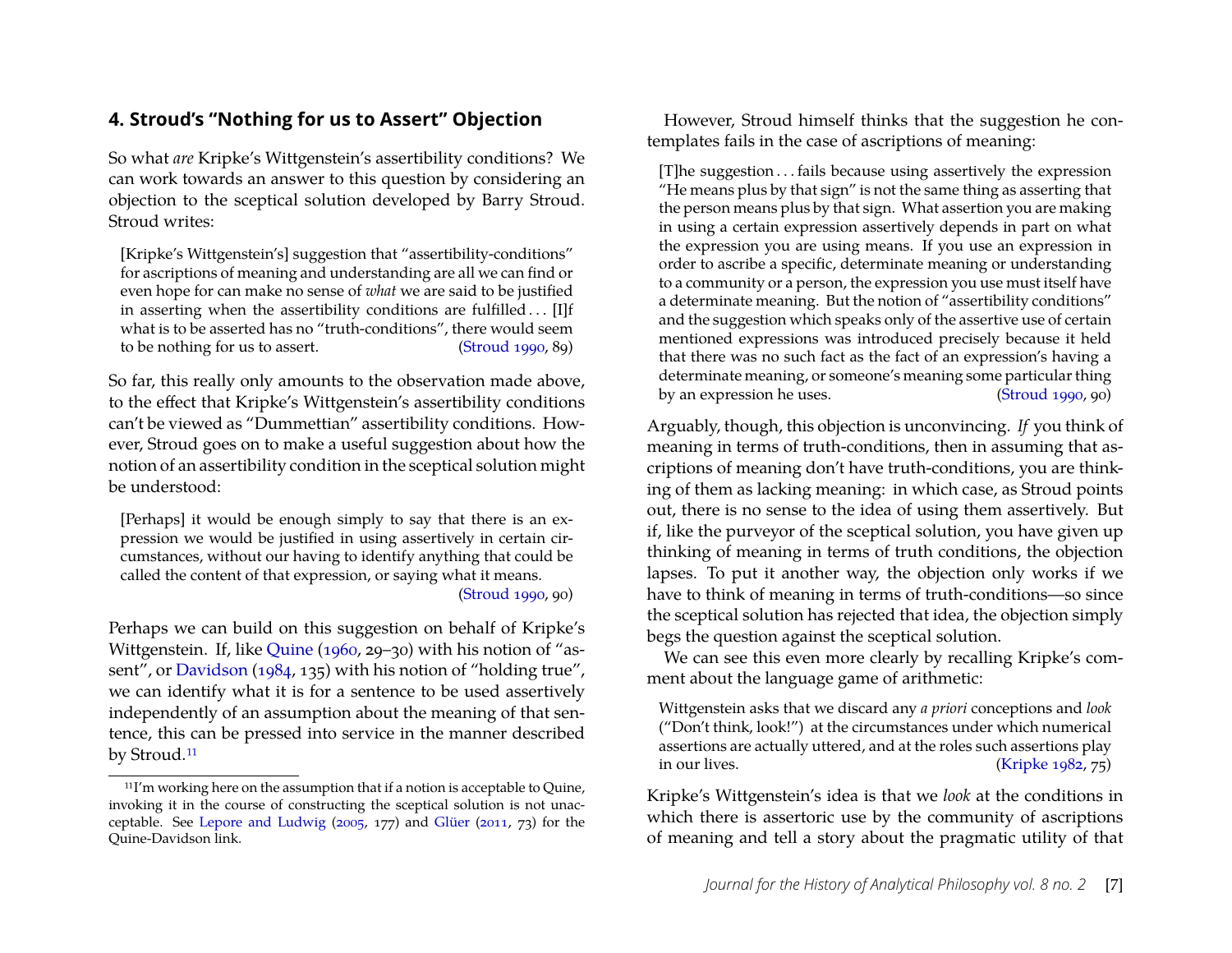practice. To be sure, in identifying those conditions we will not be identifying the *content* of ascriptions of meaning or materials that could be used in an analysis of them—but as we saw (see again [Kripke](#page-21-1) [\(1982,](#page-21-1) 87), quoted above) Kripke has already explicitly put that idea to one side. So Stroud has given us no reason to think that Kripke's Wittgenstein's conception of assertibility conditions is problematic, other than the observation that on it ascriptions of meaning are not assigned truth-conditions. In the context, in the absence of further argument, Stroud is simply begging the question against the alternative proposed in the sceptical solution by assuming that ascriptions of meaning could not be regarded as meaningful if they are not assumed to have truth-conditions.

#### <span id="page-8-0"></span>**5. Stroud's "Specificity" Objection**

In fact, Stroud has a prior worry about the assertibility conditions provided by the sceptical solution. In this section, I will outline this objection and sketch a response. Then, in the next section I will use this response to clear up some confusions about the nature of the sceptical solution on the part of Davidson and some of his followers.

Stroud outlines what we might call his "specificity" worry as follows:

[E]ven restricting ourselves to the conditions under which [ascriptions of meaning] are justifiably asserted, the mere facts of general consensus in the community or the conformity of individual speakers could not give us what we want. Knowing only that all members of a community use the word "otiose" in the same way does not justify us in asserting that what "otiose" means is functionless. And knowing only that someone uses a certain sign he puts between two numerals in the same way as everyone else in the community uses that sign does not in itself justify us in asserting that what he means or understands by that sign is plus. Nor is that justified by my knowing only that he uses or responds to that sign in the

same way that I do. We are never justified in making such specific ascriptions on such general and indiscriminate grounds.

[\(Stroud 1990,](#page-22-4) 89)

#### And he continues:

[M]ere conformity to community practice does not justify us in uttering "He means plus by that sign" rather than, say, "He means times by it" or "He means larger than", as long as his use of the signs for those other functions also conforms to the community's use of them ... There is conformity in each case. If conformity to community practice is the only evidence, nothing in the evidence shows why we could use only the one expression assertively and not the others. [\(Stroud 1990,](#page-22-4) 90)

On Kripke's Wittgenstein's account—Stroud argues—the assertibility conditions of "Jones means times by  $'x''$  are circumstances in which Jones's responses to arithmetical queries involving the '×' sign are the same as those of the community. But the assertibility conditions of "Jones means plus by '+"' are also circumstances in which Jones's responses to arithmetical queries involving the "+" sign are the same as those of the community. In each case, since all that is mentioned is conformity with communal use, the relationship between Jones's use and community use is the same, so according to Stroud the sceptical solution assigns the same assertibility conditions to "Jones means addition by '+'" and "Jones means times by '×'", so that it is mysterious why "Jones means addition by '+'" is assertible rather than "Jones means times by '+'". He concludes that the assertibility conditions provided by the sceptical solution are simply too "general and indiscriminate" to capture the differences between specific ascriptions of meaning.

If the sceptical solution were indeed unable to discriminate between the assertibility conditions of, e.g., "Jones means addition by '+'" and "Jones means times by '+'" this would constitute a serious worry for the account: it is surely a requirement that it pin down assertibility conditions that are suitably specific to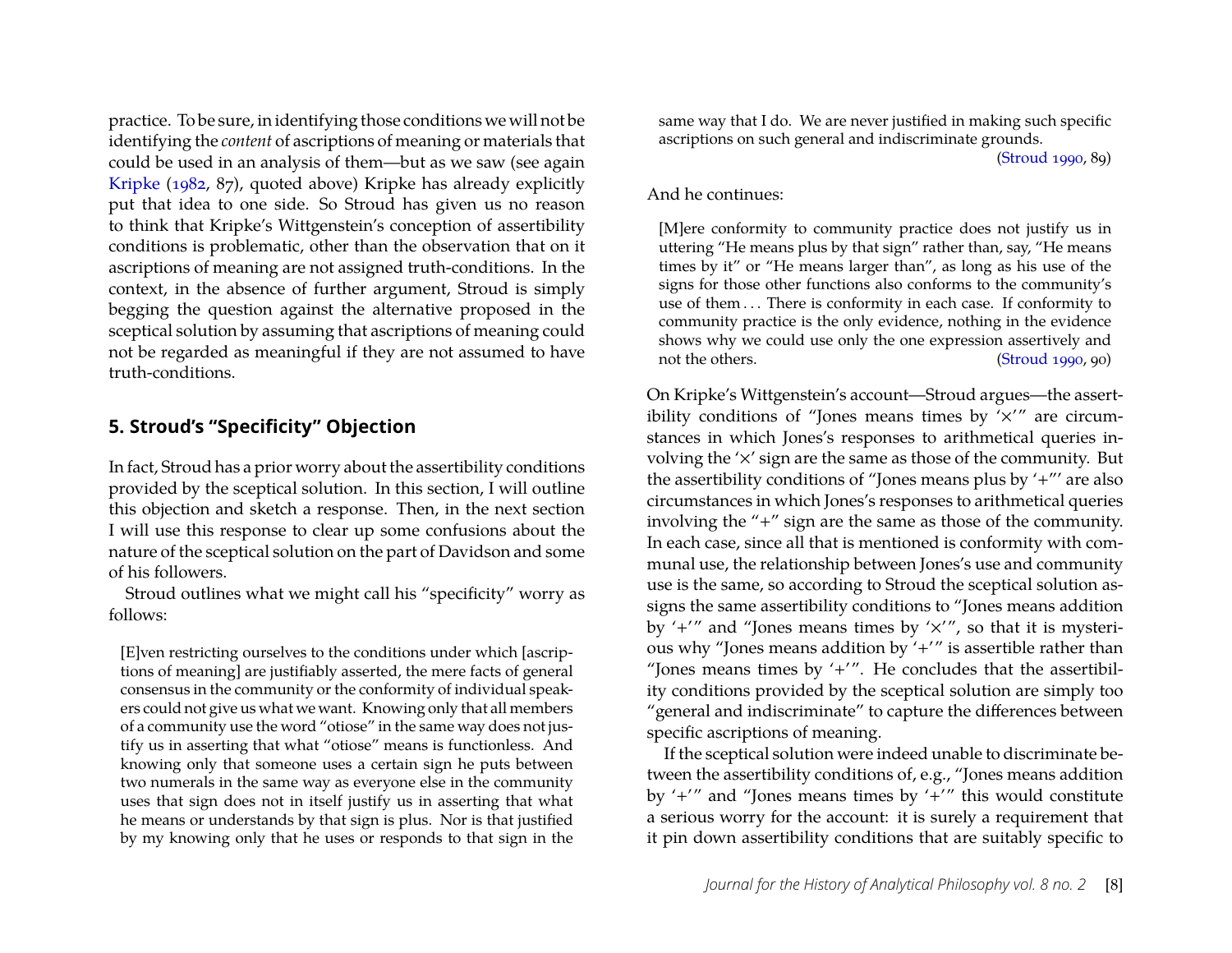"Jones means addition by  $'$ +'". We can work towards remedying this apparent defect in the sceptical solution by considering the assertibility conditions we provided earlier for

[\(11\)](#page-2-2) "Jones means *addition* by '+'".

These were conditions in which Jones gives the same answers as those the community is inclined to give when it is confident that it knows "how to go on". This appears to be susceptible to the worry adumbrated by Stroud, since "Jones means times by '+'" too will be assertible when Jones gives the same answers as those the community is inclined to give when it is confident that it knows "how to go on". But we can start to add the requisite specific detail by including a reference to communal inclination to judgement: the assertibility condition of [\(11\)](#page-2-2) will now be the circumstance in which Jones gives the same answers as the community when *it* is inclined to judge that "+" means *addition*. Clearly this is different from the circumstance in which Jones is gives the same answers as the community when it is inclined to judge that "+" means times. (For example, the first circumstance would be one in which Jones answered "125" to the query " $68 + 57 = ?$ " while the second circumstance would be one on which Jones answered "3876"). However, the reference to communal judgement in these assertibility conditions is illegitimate—the use of the that-clause is not allowed given that the sceptical solution has disavowed the attribution of truthconditions to ascriptions of meaning. We can overcome this, though, by replacing the reference to communal judgement by a reference to communal dispositions to assertive use, deploying the notion of uttering a sentence assertively that we introduced in the previous section.[12](#page-9-0) In other words, we can say that the assertibility conditions of [\(11\)](#page-2-2) are circumstances in which Jones

gives the same answers as the community when it is disposed to utter assertively "'+' means *addition*". This solves the specificity worry. Giving the same answers as the community when it is disposed to utter assertively "'+' means *addition*" would involve answering "125", whereas giving the same answers as the community when it is disposed to utter assertively "'+' means *times*" would involve answering "3876".

Overall, then, we can take the assertibility condition of a sentence to be conditions in which the participants in the relevant practice are disposed to utter it assertively. In the kind of communal context envisaged in the sceptical solution, the community will be disposed to utter assertively "Jones means addition by '+'" in conditions in which Jones gives the same answers the community is inclined to give when it is disposed to utter assertively "'+' means addition".[13](#page-9-1) Given the question-begging nature of the "nothing to assert" objection considered in the previous section, we can tentatively conclude that on the account offered here the sceptical solution succumbs to neither of Stroud's objections.

### <span id="page-9-2"></span>**6. Strong Communitarian and Interpersonalist Conceptions of Meaning**

We can build on the account sketched above to get clear on the respect in which the sceptical solution involves a broadly social (as opposed to individualistic) conception of meaning. Claudine

<span id="page-9-0"></span><sup>12</sup>Note that this is not intended as an *analysis* of the relevant communal judgement—such an analysis is the preserve of straight solutions to the paradox. Rather, we are cashing out the assertibility conditions by using communal dispositions to use a sentence assertively in order to avoid importing any resources off limits to sceptical—as opposed to straight—solutions.

<span id="page-9-1"></span><sup>&</sup>lt;sup>13</sup>To be fair, I should say that in replying to the specificity objection in this way, I'm going beyond anything that Kripke says explicitly in the text. I hope, though, that the proposal is at least a plausible extension of his development of the sceptical solution so that it can count as "constructive" exegesis. There may well be other ways of dealing with the specificity objection, perhaps by deploying the disquotational rule that we can always assert that we use "+" to mean +. (This, together with the fact that Jones's use of "+" accords with ours, would license the assertion that he means  $+$  by  $4$ –"). If this other way of dealing with the problem works, that's fine by me. (I'm grateful here to an anonymous referee).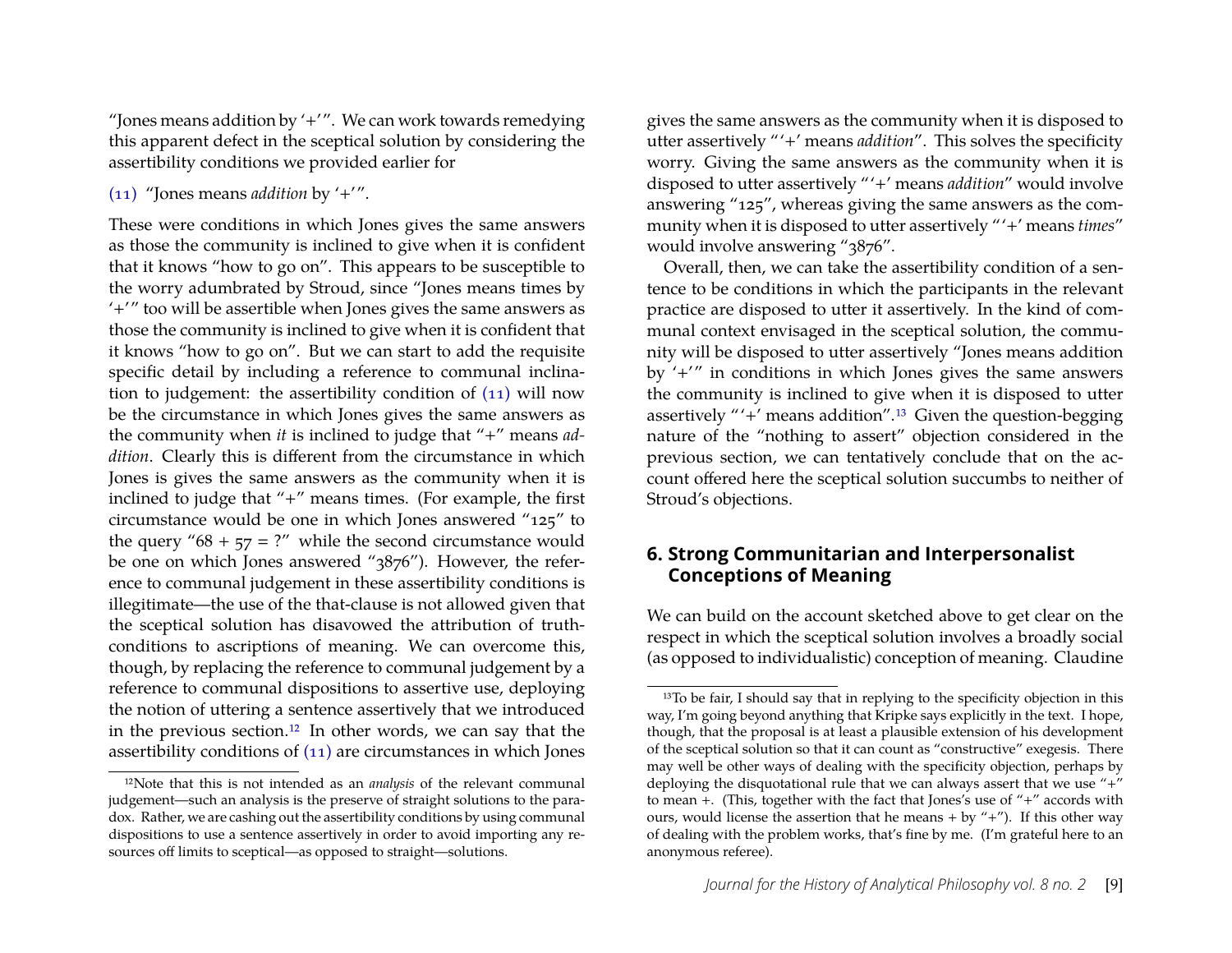Verheggen draws a distinction between two ways in which an account of meaning can be social. According to communitarian views, "having a (first) language essentially depends on meaning by one's words what members of some community mean by them" [\(Verheggen 2016,](#page-22-3) 84). I'll refer to this type of view as *strong communitarianism*. In contrast, interpersonalist views hold that "the possession of language and thought essentially depends on having [interacted] linguistically with others ... [but] does not require that [those involved in the interaction] assign the same meaning to the same words" [\(Verheggen 2016,](#page-22-3) 84).<sup>[14](#page-10-0)</sup>

Verheggen takes the sceptical solution to be putting forward a strong communitarian view in this sense. Recall her comment that according to Kripke's Wittgenstein "[T]he meanings of a speaker's words are determined by what the members of her community mean by those words" [\(Verheggen 2016,](#page-22-3) 90). Other writers view the sceptical solution in the same way. For example, Åsa Wikforss and Kathrin Glüer take Kripke's Wittgenstein to be proposing a view on which the meanings of linguistic expressions are determined by "conventions adopted by whole speech communities" [\(Glüer and Wikforss 2018,](#page-21-14) §2.2.2). Further, Davidson himself views the sceptical solution in this way. He takes Kripke's Wittgenstein to be proposing a view on which "to mean something in speaking, one must mean the same thing by the same words as others do" [\(Davidson 1992,](#page-20-12) 114), and he characterises "Kripke's criterion for speaking a language" as involving the idea that "speaking a language . . . depends . . . on speaking

as someone else does (or as many others do)" [\(1992,](#page-20-12) 115). In the middle of a critical discussion of Kripke's Wittgenstein, Davidson contrasts his own view with one on which being understood "involves shared rules or conventions"  $(1992, 114)$ , and elsewhere he construes Kripke's Wittgenstein as holding that "communication depends on speakers using the same words to express the same thoughts" [\(1992,](#page-20-12) 209 n 1).

All of these views of Kripke's Wittgenstein's sceptical solution seem to me to make two mistakes. First, and most obviously, they mistakenly construe Kripke's Wittgenstein as proposing a *straight* solution according to which what an individual means by an expression is determined by facts about rules or conventions adopted by his community. Of course, this cannot be right: it is easy for the sceptic to repeat at the level of the community as a whole the arguments he deployed at the level of the individual. What facts about the community make it the case that it is *these* conventions rather than *those*that govern the linguistic activity of its members? Recall (from Section [3](#page-4-0) above) that Kripke himself makes it clear that his Wittgenstein is not proposing a communitarian straight solution to the sceptical paradox: "a social, or community-wide, version of the dispositional theory . . . would be open to at least some of the same criticisms as the original [i.e., individualistic] form [\(Kripke 1982,](#page-21-1) 111).<sup>[15](#page-10-1)</sup>

Second, and less obviously, the sceptical solution is consistent with Davidson's interpersonalism and weak communitarianism. We can see this by asking: is there space within the framework provided by the sceptical solution for it to be assertible that an individual speaker means something different from what the rest of the community means by a given expression? It seems to

<span id="page-10-0"></span><sup>14</sup>I've changed the characterisation very slightly. Where Verheggen speaks of "triangulation", I have spoken simply of "interaction". For Verheggen, Davidson's view—which is couched in terms of triangulation—is the paradigm example of an interpersonalist view, but we should at least leave open the possibility that there are ways other than triangulating in which language users can interact as part of a story about the constitution of meaning. Note too that Verheggen speaks of communitarianism and interpersonalism whereas I speak of strong communitarianism and interpersonalism. This leaves open the possibility of describing interpersonalist views as "weak communitarianism". Nothing hangs on this terminological preference.

<span id="page-10-1"></span><sup>15</sup>Davidson himself writes, "I have ignored a very important aspect of Kripke's discussion, his claim that Wittgenstein's 'solution' to the problem is 'skeptical'" [\(1992,](#page-20-12) 113 n 7). But the "sceptical" nature of Kripke's Wittgenstein's position is not just a "very important aspect" that can be downplayed if the discussion seems to demand this, but an absolutely essential aspect that cannot be suppressed without seriously distorting the position.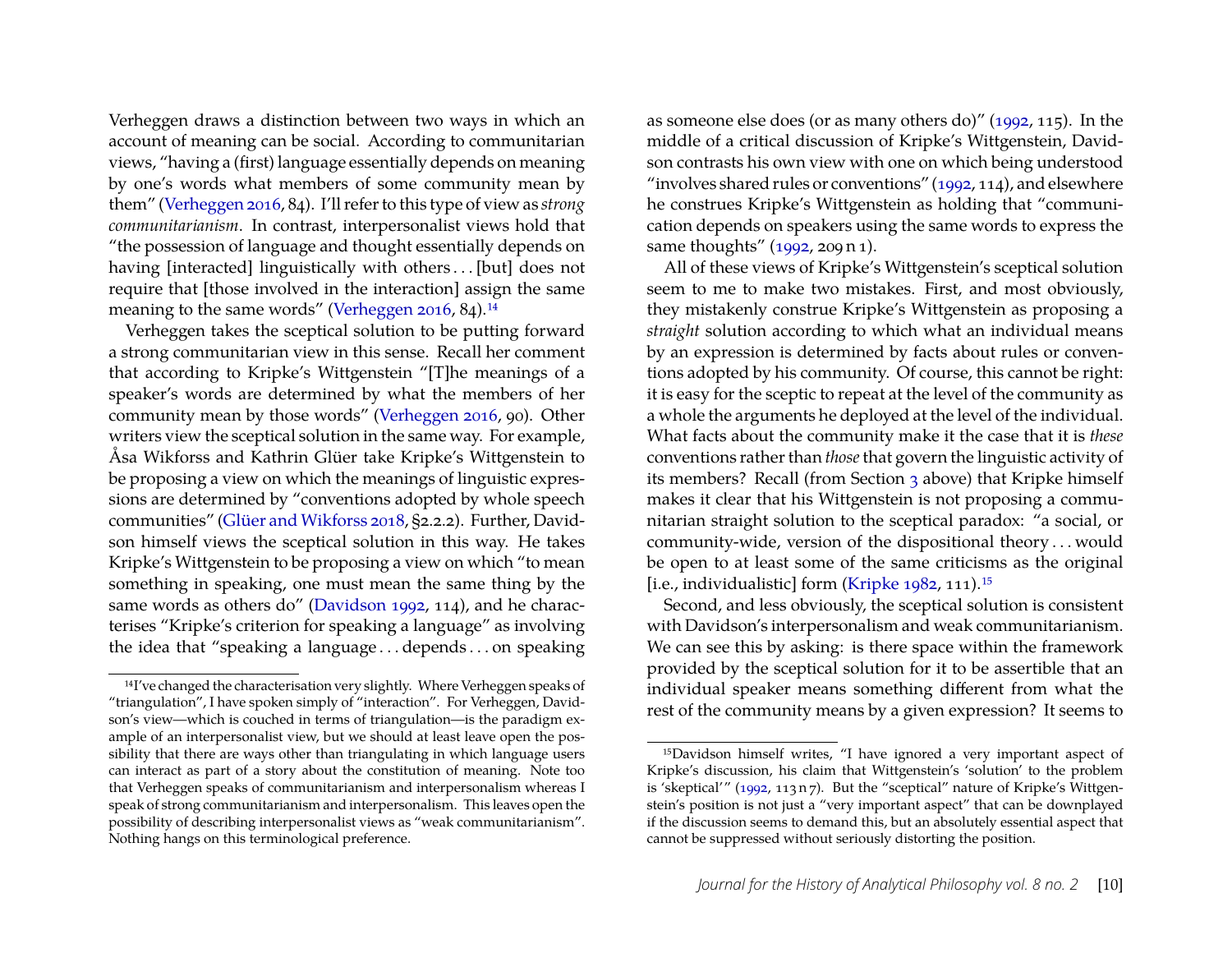me that the answer is yes: this will be assertible when the individual concerned uses the expression in the way the community *would be* inclined to use it *were* they to judge that they mean what he says he means by it (where, as above, the reference to communal judgement is eliminated and replaced by a reference to communal dispositions to utter sentences assertively). For example, suppose that Jones is inclined to utter "I mean hexagonal by 'green"'. The assertibility condition of "Jones means hexagonal by 'green"' will be that Jones uses "green" in a way that agrees with how the community *would* use it *were* they to be disposed to utter assertively "'green' means hexagonal"—and, crucially, this can be so even if the community is in fact disposed to utter assertively "'green' means green".[16](#page-11-0) Or, again, "Jones means *quaddition* by '+'" would be assertible in circumstances in which Jones gives the same answers as the community would have given if it had been disposed to utter assertively "'+' means *quaddition*"—and this is consistent with the community being in fact disposed to utter assertively "'+' means addition". So it is consistent with the sceptical solution that "Jones means quaddition by '+'" is assertible even though it is assertible that the rest of the community means addition.

Thus, it is consistent with the sceptical solution that agreement with such *counterfactual* inclinations of the community will license the assertion that an individual means something by an expression, but something different from what the community takes itself to mean. And even though this is not agreement with the way the community actually uses the word, it will often be

enough in practice to provide them with a basis for interpreting and understanding the individual. The utility of meaning ascriptions taken up by the sceptical solution is preserved: by saying that Jones means such and such by an expression we can signal to our fellow community members that we can expect him to act as we would were we to judge that we mean such and such by the expression, and this expectation can form the basis for interpretation and understanding even if we do not in fact judge that we mean such and such by the relevant expression ourselves.[17](#page-11-2) Thus, it is consistent with the sceptical solution that an individual can mean something by his words—and be understood accordingly—even if he does not mean the same thing by his words as his interpreters. So the sceptical solution as such is consistent with the Davidsonian interpersonalist view favoured by Verheggen: in our terminology, the sceptical solution is consistent with weak communitarianism.

#### <span id="page-11-1"></span>**7. Four Notes**

We can make four notes following on from the discussion in the previous section. Firstly, it is true that the argument in Section [6](#page-9-2) to the effect that the sceptical solution is consistent with an interpersonalist or weak communitarian account of meaning rests in part on the solution to Stroud's "specificity" objection as outlined in Section [5.](#page-8-0) Note, though, that the sceptical solution faces the "specificity" worry even on a *strong communitarian* interpretation, so that the possibility of an interpersonalist/weak communitarian reading is opened up by a solution to a problem also faced by the sceptical solution on strong communitarian readings. It follows that anyone proposing a strong communitarian reading cannot object to our interpersonalist or weak communitarian reading unless they provide a different way of dealing

<span id="page-11-0"></span><sup>&</sup>lt;sup>16</sup>An anonymous referee has helpfully pointed out that there may be a simpler way—than referring to the counterfactual inclinations of the community to spell out the assertibility condition for "Jones means hexagonal by 'green"'. We could instead say that this is assertible when Jones's use of "green" agrees with our (the community's) inclinations to use "hexagonal". I've held off from replacing the counterfactual analysis with that suggested by the referee because I'm not sure that the simpler formulation is conservative with respect to my reply to the second objection I try to address in Section [7](#page-11-1) below. It would be fine by me if that were so.

<span id="page-11-2"></span><sup>&</sup>lt;sup>17</sup>As above, strictly speaking the references to judgements about meaning here should be replaced by references to dispositions to use the relevant sentences assertively.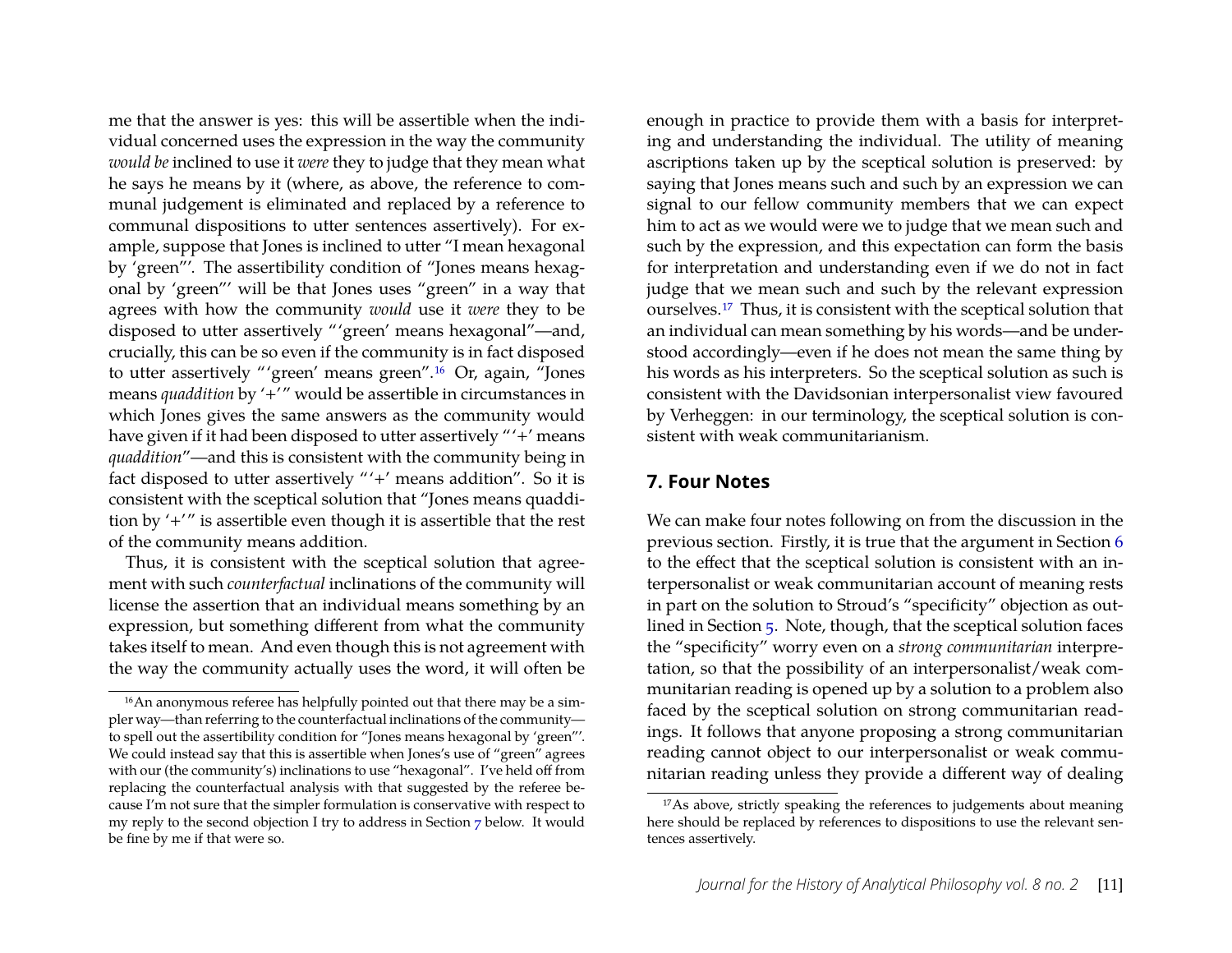with Stroud's "specificity" problem—in particular, a way that doesn't open up the possibility of an interpersonalist construal of the sceptical solution.

Secondly, it might be argued that the "interpersonalist" version of the sceptical solution sketched in Section [6](#page-9-2) is still appreciably stronger than Davidson's interpersonalist view, insofar as for an individual, Jones, to mean something by an expression it has to be something that his community *could have* meant by the same expression, i.e., something that the community means by the expression in some other possible world.

In reply, however, it can be argued that the condition imposed by our reading of the sceptical solution is so weak that even Davidson has to accept it. Consider the sort of example sketched in [Davidson](#page-20-13) [\(1986\)](#page-20-13). Mrs Malaprop uses the word "derangement" to mean arrangement, and the word "epitaph" to mean epithet, in an exchange with Smith. Now, even though Smith does not mean these himself by "derangement" and "epitaph" (we can suppose that he means *madness* and *short text honouring a dead person*), he is able, on the basis of the relevant clues, to understand what Mrs Malaprop is saying when she utters "A nice derangement of epitaphs". In particular, he can form reasonable expectations about her future use of the words (perhaps that she will say "That is not a nice derangement of epitaphs" on looking at such and such a text). The key point is that Smith would not be able to do this if it was not possible for him to have meant arrangement by "derangement" or epithet by "epitaph". So it appears that the story Davidson tells about Mrs Malaprop involves an interlocutor satisfying the condition imposed on the community in the type of interpersonalist sceptical solution sketched in the previous section (Mrs Malaprop doesn't mean the same as Smith by "derangement" and "epitaph", but there are possible worlds in which Smith means what she means in the actual world).

Thirdly, in [Miller](#page-21-15) [\(2017\)](#page-21-15) I suggested that Davidson and Kripke's Wittgenstein impose conditions of equal strength on

the possibility of meaning and communication: that there be creatures who share the same "innate similarity responses".[18](#page-12-0) Olivia Sultanescu and Claudine Verheggen [\(2019\)](#page-22-5) question this claim. They point out that, in the sceptical solution "what is necessary is that there be agreement with respect to the ways in which expressions are applied in particular contexts" [\(Sul](#page-22-5)[tanescu and Verheggen 2019,](#page-22-5) 22 n 30), and, furthermore, that "the agreement that is necessary on Davidson's picture concerns 'facts about salience, attention and tendencies to generalize in some ways rather than others' [\(Davidson 1990,](#page-20-14) 61), which may not result in agreement with respect to the ways in which expressions are applied" (*ibid.*). This is because for Davidsonian triangulation to be possible we need to be able "to discriminate, pre-semantically, green things from things that are not green" (*ibid.*). But this does not require that we also "agree in the particular applications we make to green objects or in the ways we categorize those objects" (*ibid.*). So, Sultanescu and Verheggen conclude, the pre-conditions for the possibility of meaning imposed by Davidson are in fact weaker than those imposed by Kripke's Wittgenstein in the sceptical solution.

In reply to this, I concede that the sort of agreement required by the sceptical solution (as I sketched it above) requires agreement vis a vis the application of linguistic expressions. However, since it is consistent with the sceptical solution that the relevant speakers do not mean the same thing by the same words, they do not have to apply, e.g., "black" to the same class of objects. For example, in order for "John means green by 'black"' to be assertible, John's linguistic inclinations have to be the same as the linguistic inclinations the community would have if they were disposed to utter assertively "'black' means green". And, crucially, this will be so only if the community and John have similar innate similarity responses vis a vis green things—but, for all that, the community may in fact be disposed to utter as-

<span id="page-12-0"></span><sup>18</sup>This phrase is taken from [Davidson](#page-20-12) [\(1992,](#page-20-12) 120).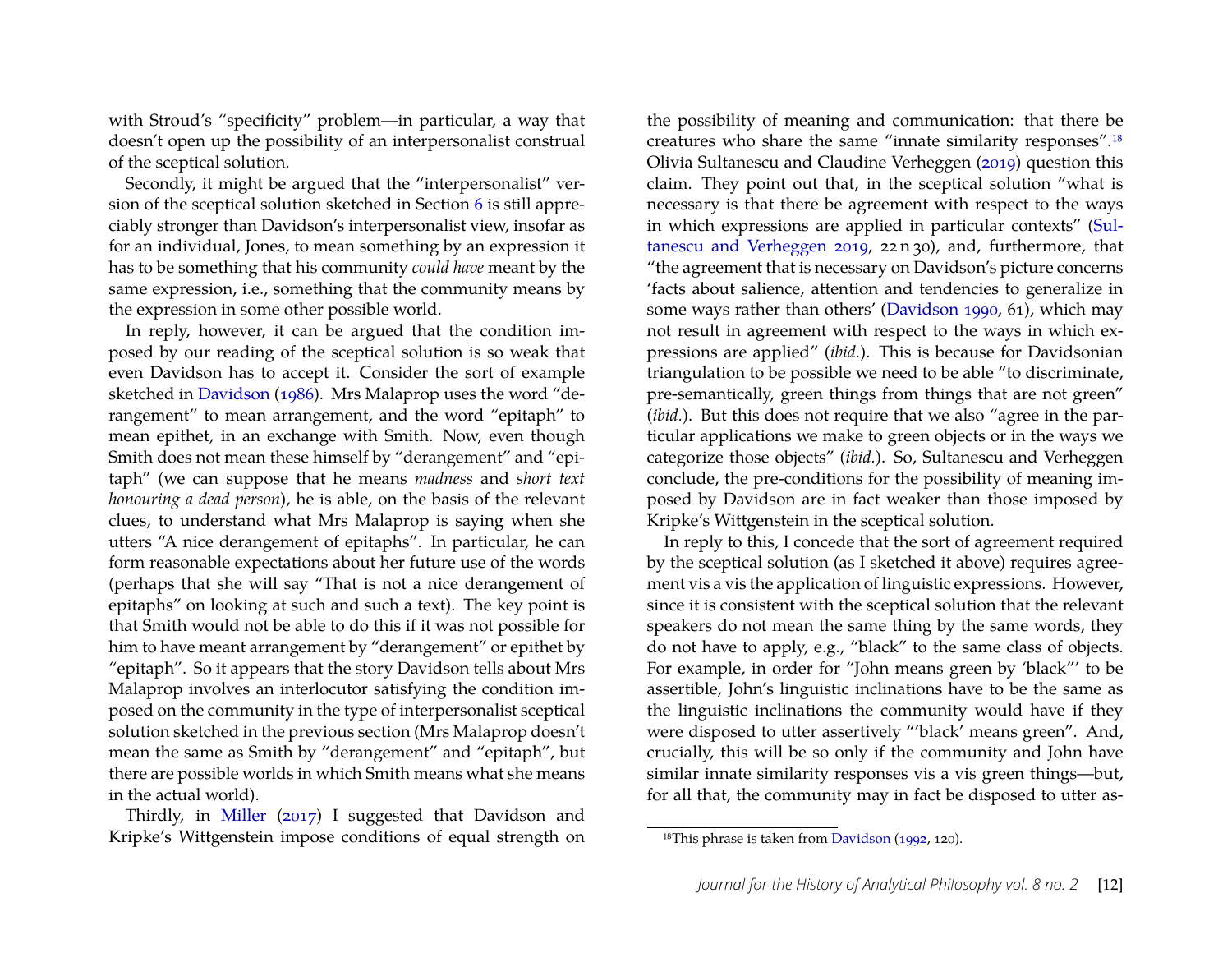sertively "'black' means black", so that while it applies "black" to the bottom half of the anarchist flag, John does not. So it turns out, again, that the condition on the possibility of meaning imposed by Kripke's Wittgenstein is no stronger than that imposed by Davidson.

Finally, in discussion Timothy Williamson raised the worry that there is a damaging circularity in the account of the assertibility conditions of e.g "Jones means quaddition by '+'" used in the previous section to argue that the sceptical solution is consistent with Davidsonian interpersonalism. It will easiest to outline this using the case of Mrs Malaprop. The account offered in our construal of the sceptical solution contains claims like the following:

**(Assertibility)** The assertibility condition of "Mrs Malaprop means epithet by 'epitaph'" = circumstances in which Mrs Malaprop's use of "epitaph" is the same as that the community would have displayed if it had been inclined to utter assertively "'epitaph' means epithet".

We have to assume that in the set of possible worlds relevant to the evaluation of the counterfactual that appears on the righthand side of [\(Assertibility\),](#page-11-1) "epithet" *means the same* as it means on the left-hand side, otherwise the identity will be false. But an assumption like this is a substantial assumption about meaning the making of which would import a damaging circularity into the sceptical solution. (To see why the assumption is necessary, imagine a world in which by "epithet" the community means *epiphany*. In such a world, the community's use of "epitaph" will be quite different from Mrs Malaprop's use of it in the actual world: the community will apply it to, e.g., moments of revelation experienced by characters in Joyce's stories, while Mrs Malaprop will refrain from doing so).

I'll make two comments in response. First, it is not obvious that such an assumption induces a fatal circularity, given that [\(Assertibility\)](#page-11-1) is not put forward as an *analysis* or *explanation*, but rather as shorthand for the empirical claim that the community

is disposed to utter assertively "Mrs Malaprop means epithet by 'epitaph"' when and only when Mrs Malaprop's use of "epitaph" is the same as that the community would have displayed if it had been inclined to utter assertively "'epitaph' means epithet".

But second, and even putting that point to one side, we can deal with the putative problem without making any substantial assumptions about meaning. Suppose that the left-hand side of [\(Assertibility\)](#page-11-1) is true. Then note that the right-hand side is the following counterfactual:

(C) If the community had been inclined to utter assertively "'epitaph' means epithet", the community's use of "epitaph" would be the same as Mrs Malaprop's use of the expression in the actual world.

What is required for the truth of  $(C)$  is that in the closest worlds to the actual world in which the community is disposed to utter assertively "'epitaph' means epithet", the community's use of "epitaph" would be the same as Mrs Malaprop's in the actual world. We could stipulate that only worlds in which the community means what it means by it in the actual world count as close, but this raises the worry about circularity voiced above. Instead, let's stipulate that for the purposes of confirming [\(C\),](#page-11-1) the only worlds to count as close are those in which the community's non-semantically and non-intentionally characterised use of "epithet" corresponds to its non-semantically and non-intentionally characterised use in the actual world. This rules out the kind of "epiphany" world mentioned in the objection: in such a world the community's non-semantically and non-intentionally characterised use of "epithet" will be different from that in the actual world. Hence, the claim that [\(Assertibility\)](#page-11-1) is true needn't introduce a damaging circularity into the sceptical solution.

#### <span id="page-13-0"></span>**8. The Sceptical Solution and Quasi-Realism**

In Section [3](#page-4-0) above, I noted some dissimilarities between the nonfactualist position about meaning advocated in the sceptical so-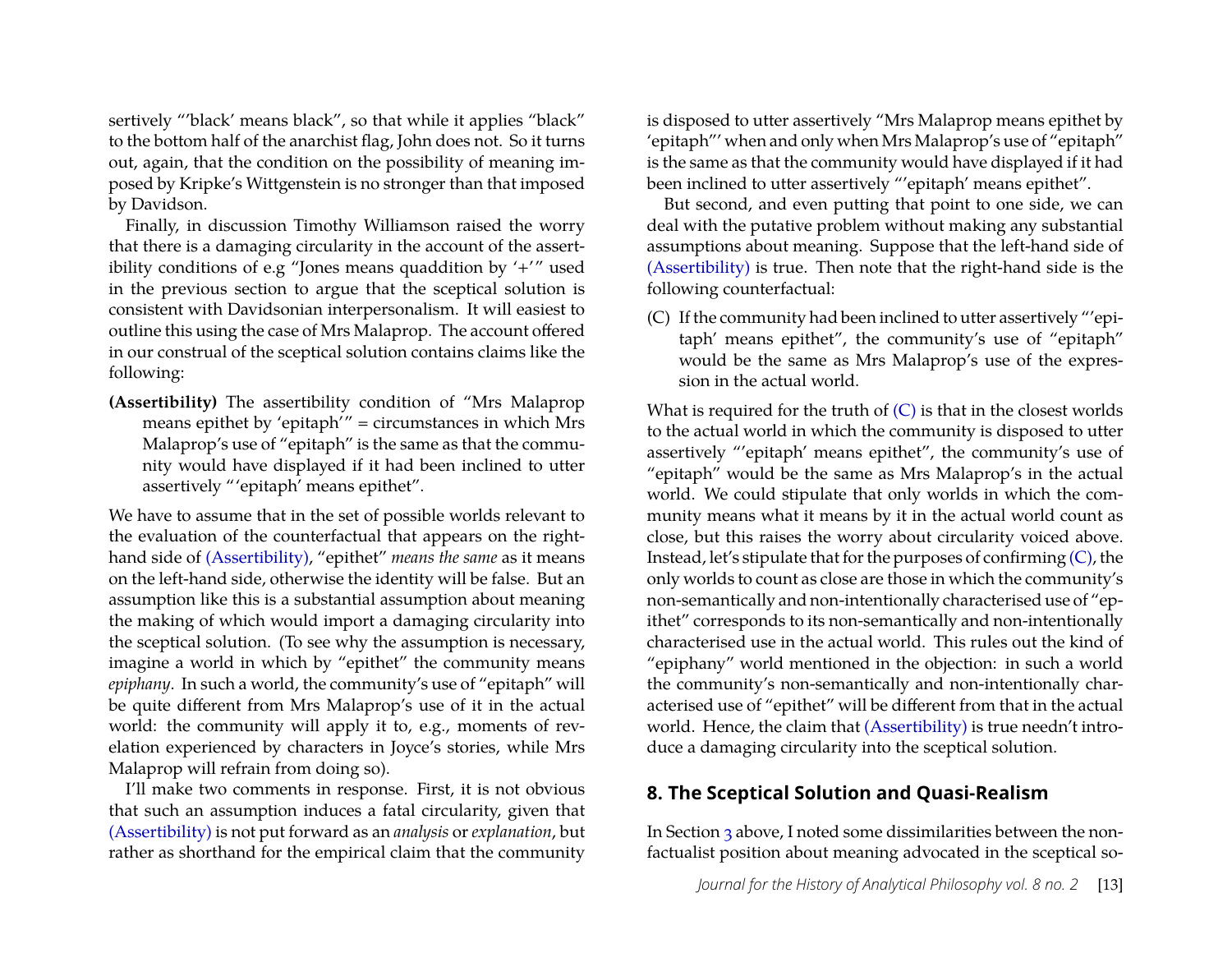lution and the sort of non-factualism exemplified in broadly expressivist and non-cognitivist theories of moral judgement. In this section, I will try to shed further light on the nature of the sceptical solution by discerning some *similarities* between the two, taking as my paradigm expressivist view the sort of quasirealism developed by Simon Blackburn.[19](#page-14-0) I'll then outline what I take to be the two most serious challenges facing this position.

In Blackburn's work, the fundamental task of metaethics is explaining the nature of moral or ethical judgement.<sup>[20](#page-14-1)</sup> A realist about moral judgement is someone who starts off the attempt to explain the nature of moral judgement by locating distinctively moral states of affairs. Once identified, we can explain moral judgement as the expression of belief about the obtaining or otherwise of these states of affairs. To cut a long story short, the realist account falters because of a dilemma that opens up at the outset of the realist's attempt to deploy this strategy. If we think of the distinctively moral states of affairs as natural<sup>[21](#page-14-2)</sup>, we run afoul of (something like) Moore's open-question argument: we fail to capture the action-guiding nature of moral judgement.<sup>[22](#page-14-3)</sup> On the other hand, if we think of the distinctively moral states of affairs as non-natural, we face the metaphysical and epistemological worries routinely taken to undermine the non-naturalism of Moore and the intuitionists who followed him in the first third of the twentieth century.[23](#page-14-4) The moral that Blackburn draws from this dilemma is that we should not begin our attempt to explain the nature of moral judgement from the starting point favoured by the realist, i.e., by isolating states of affairs that we deem to be

distinctively moral. Rather, we should "in the first instance, think of moral judgements as expressing states of mind whose function is not to represent anything about the world" [\(Blackburn 1988,](#page-19-5) 184), and otherwise restrict ourselves to a methodologically naturalist toolkit which includes only: natural states of affairs (none of which we try to identify with moral states of affairs), beliefs about natural states of affairs, and desires/sentiments towards natural states of affairs.[24](#page-14-5) In Blackburn's quasi-realist project, we use these materials to construct a notion of moral truth, inter alia solving the Frege-Geach problem and the other familiar problems that beset classical emotivism.[25](#page-14-6) A "first approximation" might be that an expression of a moral attitude is true if and only it belongs to the set of attitudes "which would result from taking all opportunities for improvement of attitude" [\(Blackburn](#page-19-1) [1984a,](#page-19-1) 198). If we pull off this task, we can happily conclude that, e.g.,

(15) "Torture is wrong" is true if and only if torture is wrong.

and, indeed, that the judgement that torture is wrong is true. In concluding thus, though, we will not have "sold out" to moral realism: moral states of affairs and beliefs about them were not part of the methodologically naturalist toolkit we deployed in giving the account, so we have not made the assumptions that generated the damaging dilemma for the realist.[26](#page-14-7) The states of

<span id="page-14-1"></span><span id="page-14-0"></span><sup>19</sup>See in particular [Blackburn](#page-19-1) [\(1984a\)](#page-19-1), chaps. 5 and 6.

<sup>&</sup>lt;sup>20</sup>See, e.g., [Blackburn](#page-19-4) [\(1993a,](#page-19-4) 368): "[M]y instinct is to start, with Kant, as far back as possible: how *can there be* such a thing as moral judgement?"

<span id="page-14-2"></span><sup>21</sup>Where natural properties are (something like) those that are part of the natural and social sciences (a conception of natural that derives from [Moore](#page-21-16) [1903\)](#page-21-16).

<span id="page-14-3"></span><sup>22</sup>For a good account of this, see the opening sections of [Darwall, Gibbard](#page-20-15) [and Railton](#page-20-15) [\(1992\)](#page-20-15).

<span id="page-14-4"></span><sup>&</sup>lt;sup>23</sup>See [Miller](#page-21-17) [\(2013\)](#page-21-17), chaps. 2 and 3, for a summary.

<span id="page-14-5"></span><sup>24</sup>For "toolkit", see, e.g., [Blackburn](#page-19-4) [\(1993a,](#page-19-4) 378). I say "methodologically" naturalist, because although Blackburn is attempting to give a naturalistically respectable account of moral judgement, there is no attempt to specify purely naturalistic truth-conditions for moral judgements, or naturalistic semantic values for moral predicates.

<span id="page-14-6"></span><sup>&</sup>lt;sup>25</sup>The Frege-Geach problem is the problem of accounting for the role of, e.g., moral statements, as construed by the emotivist, in the antecedents of conditionals such as "If lying is wrong, getting little brother to lie is wrong". For an overview, see [Miller](#page-21-17) [\(2013\)](#page-21-17), chaps. 3 and 4.

<span id="page-14-7"></span><sup>26</sup>It might look like I'm misconstruing quasi-realism here, insofar as I'm viewing it as providing truth-conditions for moral claims. However, commenting on the nature of quasi-realism, Blackburn himself writes: "*Initially,*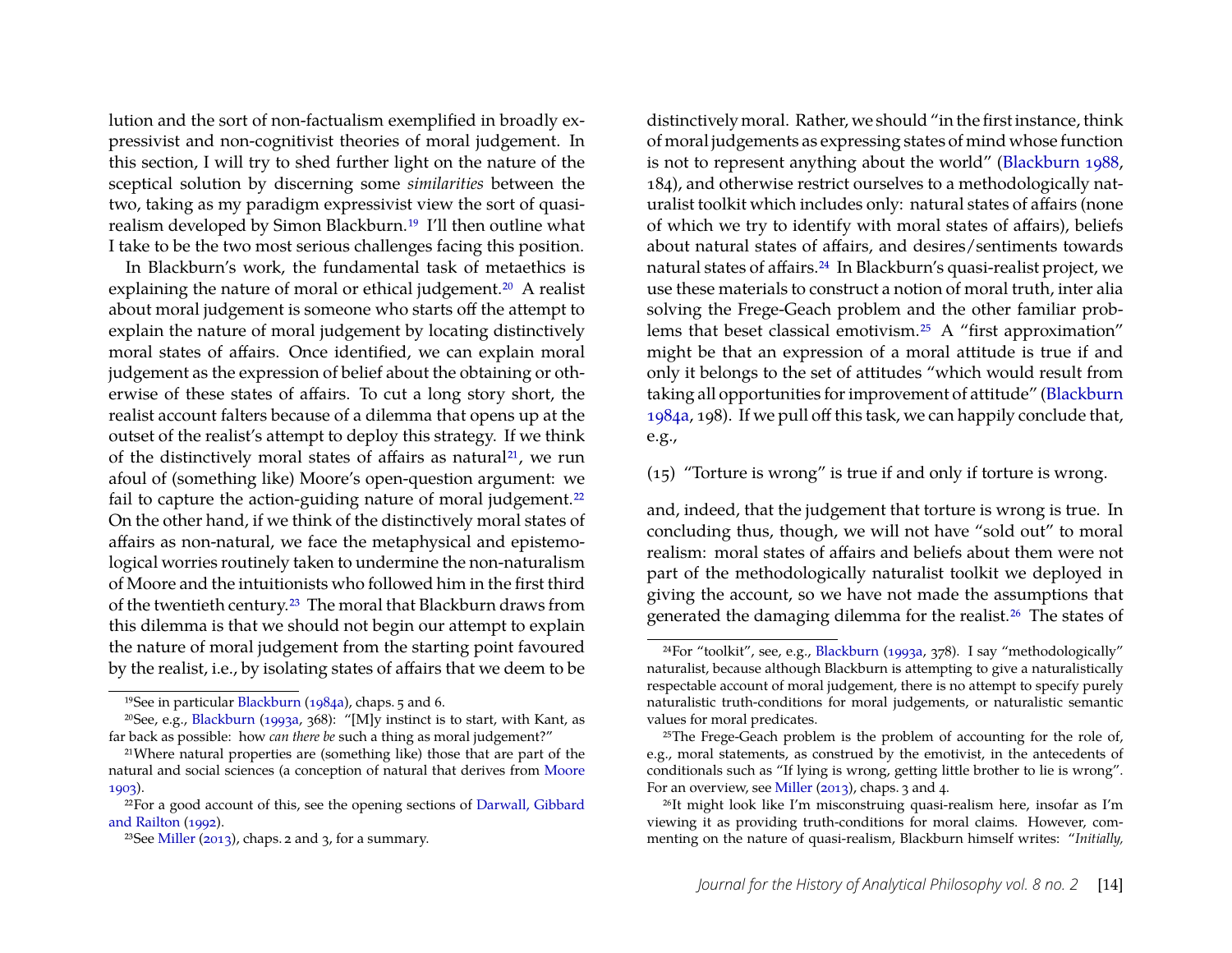affairs designated on the right-hand sides of  $(15)$  and the like are not natural (wrongness is not a property attributed by any of the natural or social sciences), and the role given to desire and sentiment in the explanation of moral judgement ensure that the view we have reached is immune to worries relating to the openquestion argument and the motivational characteristics of moral judgement. But, in addition, because there were no irreducibly moral states of affairs in our methodologically naturalist toolkit, the metaphysical and epistemological worries that afflicted Moorean non-naturalism don't arise. Since the state of affairs designated on the right hand of  $(15)$  is not assigned a role in the quasi-realist explanation of the nature of moral judgement, there is no need for us to give a metaphysical account of its nature, or an epistemological story about how we access it, over and above a story about the nature of, and our access to, states of affairs the description of which utilises materials from the methodologically naturalist toolkit used in the quasi-realist construction of moral truth.

I think that we can view the sceptical solution as having a similar overarching structure to the position of Blackburn's just outlined. In the general case, if we were giving a realist account of the judgement that snow is white we would do this via a truth-

conditional account of the meaning of, e.g., "snow is white". We would attempt to identify a state of affairs whose obtaining is necessary and sufficient for its truth: a state of affairs, in other words, that *makes it the case* that snow is white. In the case of meaning itself, if we were aiming to give a realist account of, e.g., the judgement that Jones means addition by "+", we would do this via a truth-conditional account of the meaning of the sentence "Jones means addition by '+'" and attempt to identify a state of affairs whose obtaining makes it the case that Jones means addition by "+". Kripke's Wittgenstein's sceptic's argument shows, we are supposing, that the two constraints  $(4(a)$  and [4\(b\)](#page-1-0) on page [1](#page-1-0) above) that have to be met in order for such an account to be successful cannot in fact be met. In a quasi-realist style of reconstruction of the sceptical solution there would be no requirement to identify such a state of affairs, since we have selfconsciously given up the aspiration to explain the nature of the judgement that Jones means addition by "+" in terms of a state of affairs. So the sceptical argument of chapter 2 of [Kripke](#page-21-1) [\(1982\)](#page-21-1) cannot get a grip. Instead of attempting to account for ascriptions of meaning in terms of their truth-conditions, in the first instance we think of them as expressing states of mind whose function is not to represent the world, and then move from that starting point to construct a notion of truth genuinely applicable to them. Ascriptions of meaning, such as "Jones means addition by '+'", can in the first instance be viewed as marking our acceptance of Jones as a member of our linguistic community and expressing our trust in him to respond to arithmetical queries involving "+" just as we would [\(Kripke 1982,](#page-21-1) 93, 95). We then identify the assertibility conditions of such ascriptions and tell a story about the utility of the relevant practice. Finally, we use the assertibility conditions identified in the sceptical solution to construct a notion of truth in semantics in a manner analogous to Blackburn's quasi-realist construction of moral truth. Then, if all went well, we would end up with e.g.

*an expressive theory stands in stark contrast to one giving moral remarks truthconditions.* But if we sympathise with the pressures I have described, we come to appreciate why it should be natural to treat expressions of attitude as if they were similar to ordinary judgements. We come to need a predicate, whose behaviour is like that of others. Why not regard ourselves as having *constructed* a notion of moral truth? If we have done so, we can happily say that moral judgements are true or false, only not think that we have sold out to realism when we do so" [\(1984a,](#page-19-1) 196, emphasis on first sentence added). Blackburn's point is that although *initially*, an expressive theory contrasts sharply with those theories which give moral remarks truth-conditions, *once the quasirealist project has been executed* we can happily view moral remarks as having truth-conditions without thereby "selling out" to realism. Ironically, among commentators this aspect of Blackburn's view has been best appreciated by one of his most trenchant opponents, John McDowell. See §2 of [McDowell](#page-21-18)  $(1987)$ .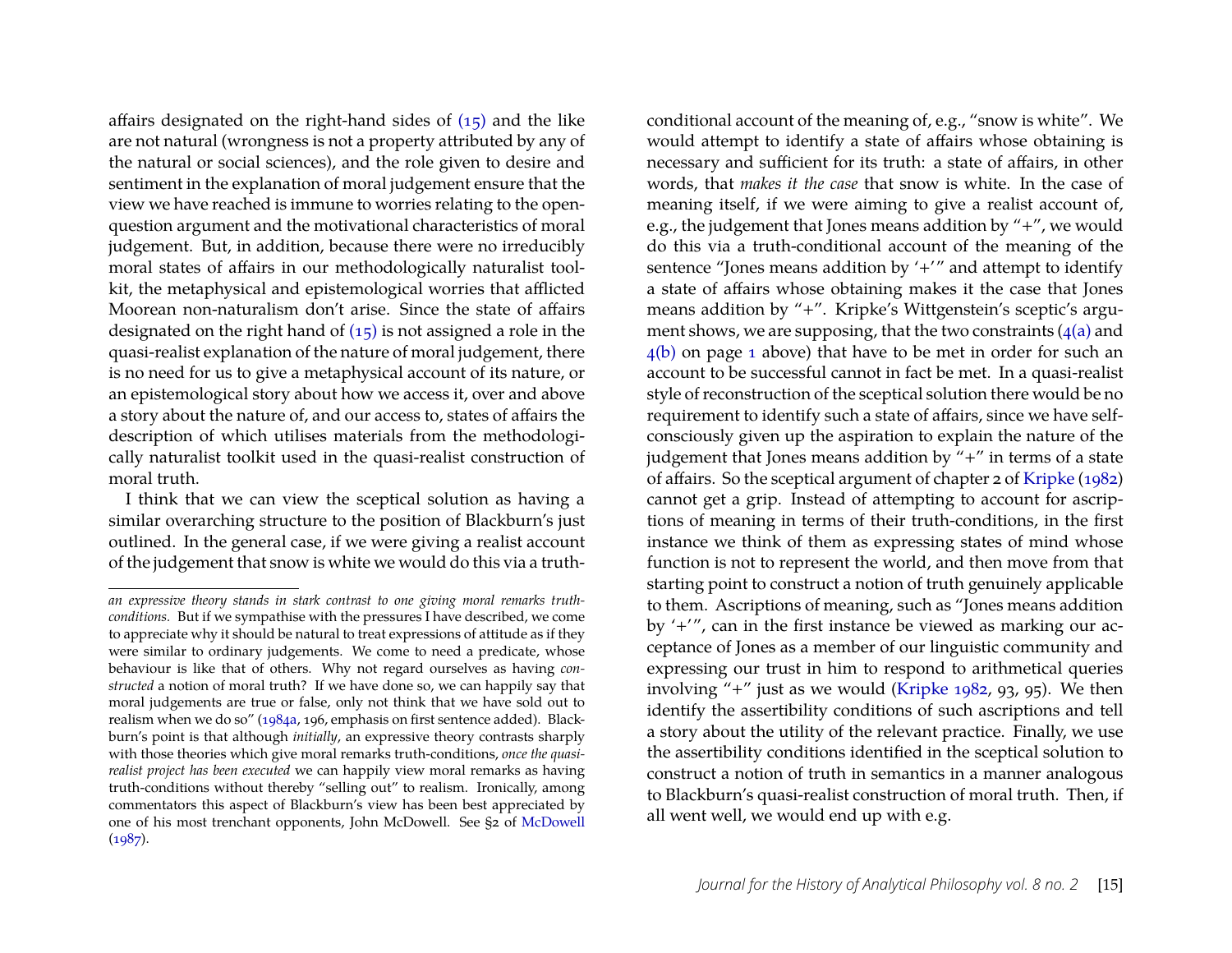(16) "Jones means addition by  $'$ +'" is true iff Jones means addition by "+".

Since we are not trying to explain the meaning of the ascription of meaning in terms of a condition whose obtaining is necessary and sufficient for its truth, we are under no obligation to tell a story about what makes it the case that that state of affairs obtains. And the epistemological challenge that beset nonreductionism about meaning—to account for the first-person authority and non-inferential character of knowledge of meaning lapses also.[27](#page-16-0) On a realist picture, knowledge of the meaning of an ascription of meaning involves knowledge of the state of affairs that makes it the case that you mean what you mean, and it was difficult to see how this picture could adequately capture the first-person epistemology of meaning.[28](#page-16-1) On the alternative, quasi-realist, story, the first person epistemology simply falls out of the assertibility conditions that figure in the sceptical solution:

The criterion by which others judge whether a person is obeying a rule in a given instance cannot simply be his sincere inclination to say that he is; otherwise there would be no distinction between his thinking he is obeying the rule and his really obeying it (§202), and whatever he thinks is right will be right (§258). However, *after* the community judges (based on the original criteria) that he has mastered the appropriate rule, the community may (for certain rules) take the subject's sincere claim to follow it in this instance as in itself a new criterion for the correctness of his claim, without applying the original criteria. [\(Kripke 1982,](#page-21-1) 101 n 82) The "normativity" of meaning is also easily captured. If Jones desires to tell the truth and means addition by "+", then he ought to answer "125" in response to " $68 + 57 =$  ?"—and there is no need to capture this normative fact on the basis of a state of affairs necessary and sufficient for Jones's meaning addition by  $^{\prime\prime}$ + $^{\prime\prime}$ , [29](#page-16-2)

#### **9. Questions and Challenges for the Sceptical Solution**

I'll finish by noting some questions and challenges for the sceptical solution construed as we have construed it.

How, in detail, do the assertibility conditions in the sceptical solution feed into a broadly quasi-realist construction of truth applicable to ascriptions of meaning? In the moral case, this involves dealing with the Frege-Geach problem, earning the right to the idea of improvement and deterioration of ethical sensibilities, then characterising truth for moral commitments in terms of membership of the set of attitudes that remains after all opportunities for improvement have been taken (see again [Blackburn 1984a,](#page-19-1) 198)—all on the basis of the "methodologically naturalist" toolkit outlined in Section [8.](#page-13-0) One possible disanalogy with Blackburn's approach as outlined above is that Kripke's Wittgenstein appears to shy away from any attempt to confront the Frege-Geach problem and related issues. Kripke writes:

Like many others, Wittgenstein accepts the 'redundancy' theory of truth: to affirm that a statement is true (or, presumably, to precede it with 'It is a fact that  $\dots$ ') is simply to affirm the statement itself, and to say it is not true is to deny it:  $('p'$  is true =  $p$ ). However, one might object: (a) that only utterances of certain forms are called 'true' or 'false'—questions, for example, are not—and these are so

<span id="page-16-0"></span><sup>27</sup>See, e.g., [Wright](#page-22-6) [\(1989a,](#page-22-6) 177–78). As Wright sees it, the epistemological challenge is to account for the non-inferential, first-person authoritative character of knowledge of meaning while accommodating its "disposition-like theoreticity" [\(Wright 2001,](#page-22-7) 87).

<span id="page-16-1"></span><sup>28</sup>The realist runs into trouble because he has to see the knowledge as a matter of cognizing or tracking independent states of affairs, but has nothing useful to say about how this alleged "tracking" accomplishment underwrites the first-person authority of meaning. See Wright's critique of McGinn on this point [\(Wright 1989bb](#page-22-8), 147–50). The issues here are probably best framed in terms of the cartography of debates about realism developed in [Wright](#page-22-9) [\(1992\)](#page-22-9). For a useful discussion, see [Butler](#page-20-16) [\(2019\)](#page-20-16).

<span id="page-16-2"></span> $29$ Kripke's remarks on "inversion of conditionals" [\(1982,](#page-21-1) 93–95) are relevant here. Note that I'm glossing over the issue, central to discussions of the alleged normativity of meaning (i.e., condition  $4(b)$  on page [1](#page-1-0) above), as to whether the "ought" here would survive the removal of the background desire.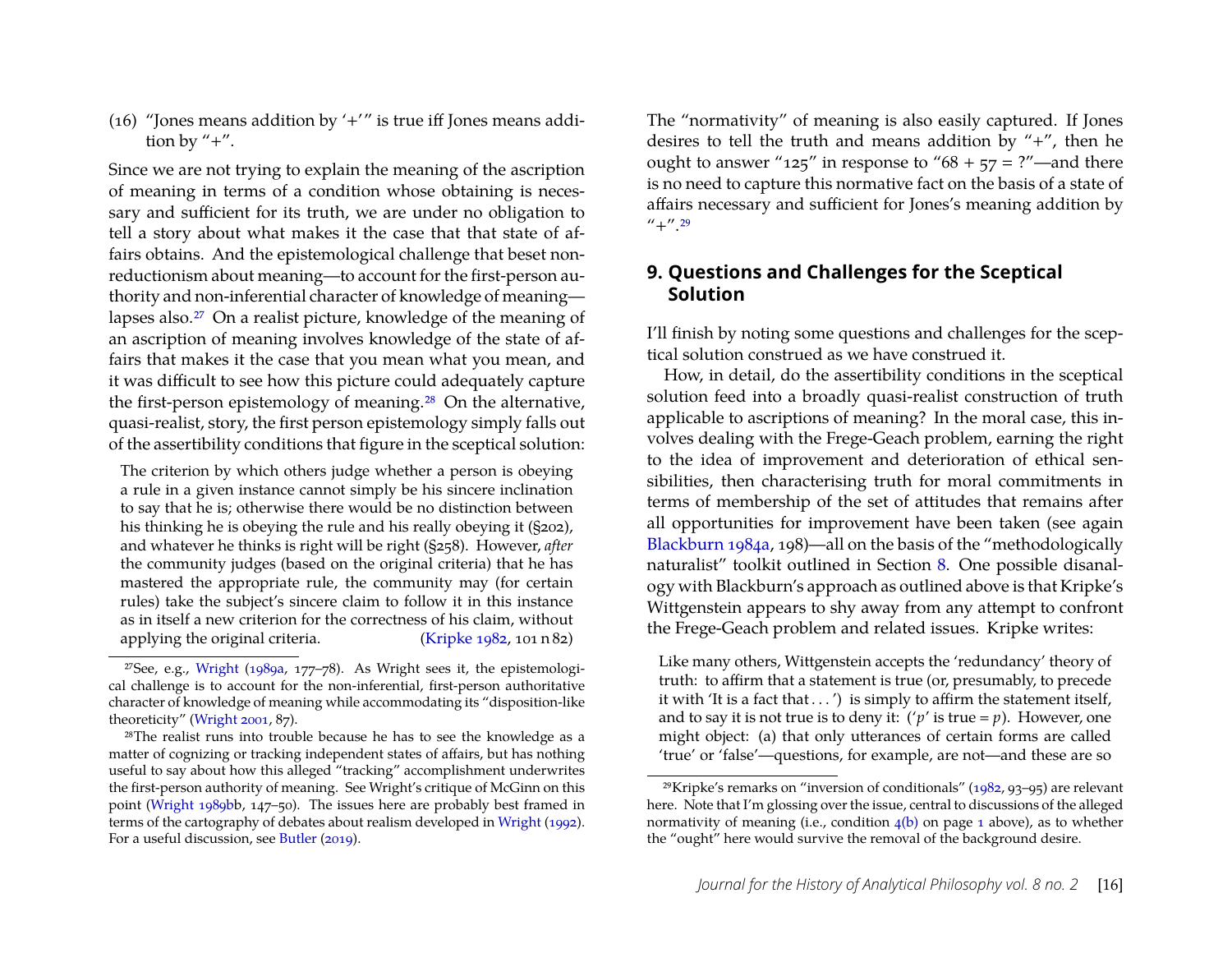called precisely because they purport to state facts; (b) that precisely the sentences that 'state facts' can occur as components of truthfunctional compounds and their meaning is hard to explain in terms of assertibility conditions alone. Wittgenstein's way with this is also short. We *call* something a proposition, and hence true or false, when in our language we apply the calculus of truth conditions to it. That is, it is just a primitive part of our language game, not susceptible of deeper explanation, that truth-functions are applied to certain sentences. [\(Kripke 1982,](#page-21-1) 86)<sup>[30](#page-17-0)</sup>

This appears to militate against our construal of the sceptical solution as a kind of quasi-realism insofar as that must include an attempt to solve the Frege-Geach problem. However, we should note that so far in this paper we have been construing quasi-realism as what Blackburn calls "slow-track" quasirealism. Speaking of the quasi-realist attempt to explain why, e.g., ethical sentences "sustain a fully propositional role", Blackburn writes:

[W]e should distinguish between a slow track and a fast track to this result. The slow track involves patiently construing each propositional context as it comes along. This is the line I took in trying to meet Geach's problem. [\(Blackburn 1988,](#page-19-5) 185)

#### And he continues:

Fast-track quasi-realism would get there in better style. It would make sufficient remarks about truth to suggest that we need a comparable notion to regulate evaluative discourse (even though this is nonrepresentational) and then say that our adherence to propositional forms needs no further explanation than that.

[\(Blackburn 1988,](#page-19-5) 185)

Perhaps Kripke's Wittgenstein's disavowal of the need to account for how ascriptions of meaning "can occur as components of truth-functional compounds" is consistent with his embracing a position similar to the fast track variant of quasi-realism? I won't attempt to answer this question here, but will finish by pointing out what I take to be the two main challenges facing the sceptical solution.[31](#page-17-1)

The first challenge concerns the scope of the quasi-realism advanced by Kripke's Wittgenstein's solution to the paradox. As noted in Section [3](#page-4-0) above, expressivist accounts such as Blackburn's only apply to specific areas of thought and talk, such as morals (or causation or modals), and not across the board. Blackburn is a projectivist quasi-realist about morals, for example, but not about medium sized dry goods. In contrast, the quasirealism of the sceptical solution would appear to be global: recall that in Kripke's Wittgenstein's account the truth-conditional account of meaning is rejected, not just for ascriptions of meaning, but for all areas of thought and talk. Perhaps, ultimately, this will prove to be its undoing: does its global nature mean that in any given attempt to carry out its explanatory project the "tool-kit" of admissible materials that can figure in its explanations turns out to be empty? If so, the sceptical solution, construed as we have construed it, appears to be in serious trouble.<sup>[32](#page-17-2)</sup>

Secondly, although the task facing the quasi-realist in, e.g., the case of morality is daunting, requiring as it does a solution to

<span id="page-17-0"></span><sup>30</sup>Note that Kripke actually misquotes Wittgenstein in this passage: in *Philosophical Investigations* §136, Wittgenstein does not italicise "call" but rather "in our language".

<span id="page-17-1"></span><sup>31</sup>That is to say, challenges *over and above* those faced by non-factualist positions about any area of thought and talk.

<span id="page-17-2"></span><sup>&</sup>lt;sup>32</sup>Perhaps this shouldn't come as a surprise, given that other non-factualist and projectivist construals of the sceptical solution point to its tendency to "globalise" as a potential source of worry. See, e.g., [Wright](#page-22-0) [\(1984\)](#page-22-0) and [Boghos](#page-20-6)[sian](#page-20-6) [\(1989\)](#page-20-6). Blackburn himself considers a worry of the sort outlined in the text, and tentatively floats the idea that although forms of quasi-realism akin to what he calls "foundational pragmatism" won't globalise without leaving us prone to an "empty toolkit" worry, less hegemonic forms of quasi-realism akin to what he calls "rolling pragmatism" may be able to do so (see [Blackburn](#page-20-17) [2013b,](#page-20-17) 78–81). Although Kripke's Wittgenstein does not loom large in them, the kind of sceptical solution discussed in the text may be a relative of the "global expressivism" or "global anthropological pragmatism" discussed in a series of fascinating works by Huw Price. See in particular [McArthur and](#page-21-19) [Price](#page-21-19) [\(2007\)](#page-21-19) and [Price](#page-21-20) [\(2015\)](#page-21-20).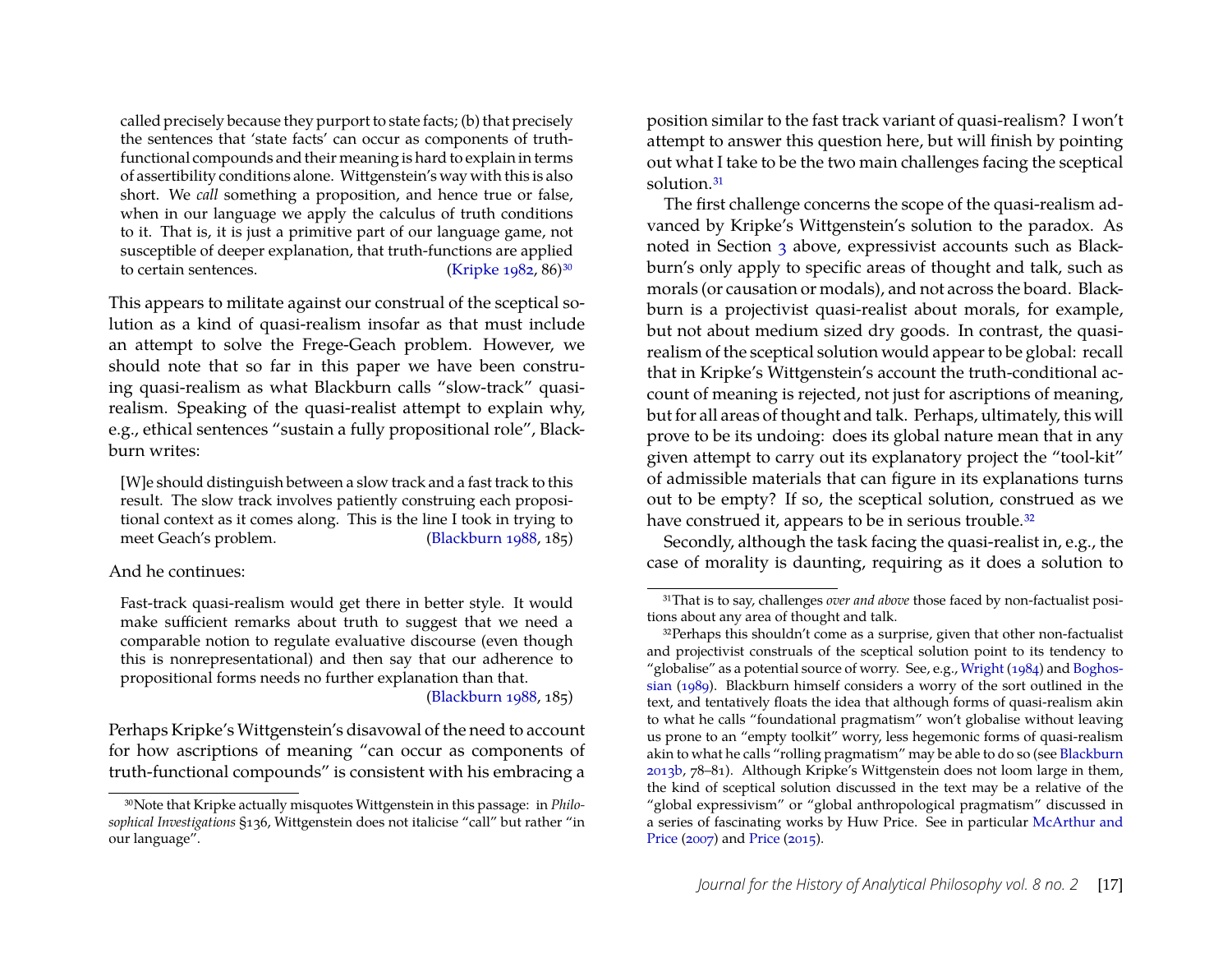the Frege-Geach problem, the task facing the quasi-realist sceptical solution to Kripke's Wittgenstein's challenge is even more forbidding. Recall that the quasi-realist attempts to construct a notion of moral truth whose "first approximation" [\(Blackburn](#page-19-1) [1984a,](#page-19-1) 198) goes roughly as follows: a remark expressing a moral attitude is true if the attitude belongs to the set of attitudes that results from taking all opportunities for improvement of moral attitude. We can view this as an attempt to construct a notion of moral truth on the basis of a notion of justification that (according to the quasi-realist) can itself be explicated independently of the notion of moral truth: for example, an attitude can be regarded as justified insofar as it is the product of an admirable moral sensibility.<sup>[33](#page-18-0)</sup> In effect, this is to attempt to construct a notion of moral truth out of the notion of assertibility: a moral statement is assertible to the extent that the attitude it expresses is the product of an admirable moral sensibility. On the face of it, it looks like the quasi-realist in the case of meaning faces an analogous task. In the case of meaning, we take the assertibility conditions of ascriptions of meaning as the basis for constructing a notion of truth applicable to them, and this notion of assertibility is held to be explicable independently of the notion of truth in semantics: roughly, an ascription of meaning is assertible if the relevant speaker's use of the relevant expression agrees with that of the community. Despite this similarity, though, there is a key difference. In the case of morals, for example, the quasi-realist is attempting to construct a notion of truth out of a notion of assertibility, where this is a notion of *justification*; or, as we may put it, a notion of *correctness* applicable to moral attitudes that meet a particular *standard*. The moral quasi-realist is thus attempting to construct one notion of correctness (truth) out of another (assertibility construed as a form of justification). Although not readily apparent, the quasi-realist position about meaning, although it too is attempting to construct a notion of truth out of the notion of assertibility, is faced with an altogether more radical task. This can be seen by reflecting on an insufficiently appreciated remark made by Paul Boghossian about a comment on the rulefollowing considerations contained in a classic paper by Simon Blackburn. Blackburn wrote:

I intend no particular theoretical implications by talking of rules here. The topic is that there is such a thing as the correct and incorrect application of a term, and to say that there is such a thing is no more than to say that there is truth and falsity. I shall talk indifferently of there being correctness and incorrectness, of words being rule-governed, and of their obeying principles of application. Whatever this is, it is the fact that distinguishes the production of a term from mere noise, and turns utterance into assertion—into the making of judgment. [\(Blackburn 1984b,](#page-19-2) 28–29)

Boghossian comments:

My only disagreement with this passage concerns its identification of correctness conditions with truth conditions. Truth conditions are simply one species of a correctness condition; proof conditions or justification conditions supply further instances.

[\(Boghossian 1989,](#page-20-6) 152 n 18)

Although Boghossian himself does not draw any conclusions from this in his own subsequent discussion of the sceptical solution and semantic non-factualism, we can see that it has potentially devastating consequences for Kripke's Wittgenstein's reconstructive project. Since the notion of assertibility condition at play in the sceptical solution is *entirely* divorced from *any* notion of correctness, from *any* notion of a *standard* that utterances of ascriptions or meaning might or might not meet, the quasirealist about meaning (unlike his cousin in the moral case) is not attempting to construct one notion of correctness (truth) out of another (justification), but rather attempting to construct a notion of correctness out of materials which are to be described with

<span id="page-18-0"></span><sup>33</sup>For our purposes here, a moral sensibility can be thought of as a disposition to have moral attitudes in response to naturalistically characterised states of affairs. See [McNaughton](#page-21-21) [\(1988,](#page-21-21) 183) for a clear explanation of the notion as it is deployed by Blackburn.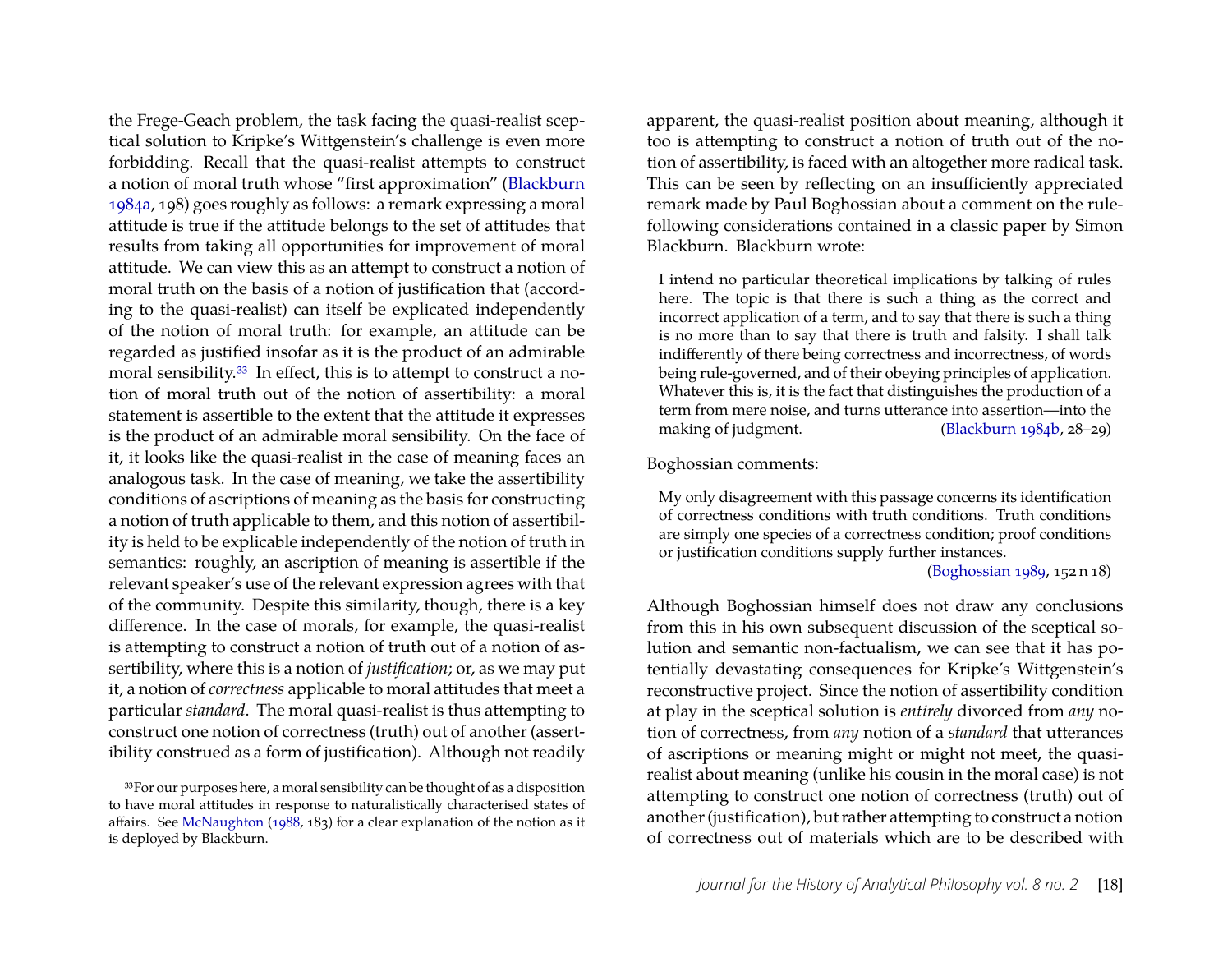no invocation of any notion of correctness whatsoever. That is to say, although the quasi-realist in the moral case is barred from simply assuming that moral sentences have truth-conditions, he is permitted view moral discourse as regulated by standards that can be explicated without recourse to the notion of a moral truth-condition; the quasi-realist about meaning, however, can have no recourse to the notion of a standard of any sort, irrespective of whether that standard can be explicated without recourse to the idea of a meaning-constituting state of affairs. Whereas the quasi-realist in the moral case may (perhaps unfairly) be accused of trying to have his cake and eat it, the proponent of the analogous position in the case of meaning appears to be attempting to conjure something out of nothing.<sup>[34](#page-19-6)</sup> I suggest that dispelling this impression is the most pressing task facing any future development of Kripke's Wittgenstein's sceptical solution.[35](#page-19-7)

<span id="page-19-7"></span>35Given the broad structural similarities between Blackburn's position and the sorts of position developed in [Gibbard](#page-20-0) [\(1990\)](#page-20-0) and [\(2003\)](#page-20-18), it seems to me

#### **Acknowledgements**

Earlier versions of this paper have been delivered at the University of Otago Philosophy Seminar in September 2018 and the *Themes From Weir* conference at the University of Glasgow in December 2018. For comments and/or discussion, I'm grateful to Finn Butler, Grant Gillett, Ali Hossein Khani, Christoph Lernpass, James Levine, Olivia Sultanescu, Claudine Verheggen, Cristovao Atilio Viero, Alan Weir, Timothy Williamson, and two anonymous referees for this journal.

#### **Alexander Miller**

University of Otago alex.miller@otago.ac.nz

#### **References**

<span id="page-19-3"></span>Ahmed, Arif, 2007. *Saul Kripke*. London: Continuum.

- <span id="page-19-0"></span>Ayer, A. J., 1946. *Language, Truth and Logic*, second edition. London: Victor Gollantz.
- <span id="page-19-1"></span>Blackburn, Simon, 1984a. *Spreading the Word*. Oxford: Clarendon Press.
- <span id="page-19-2"></span>, 1984b. "The Individual Strikes Back." Reprinted in [Miller](#page-21-22) [and Wright](#page-21-22) [\(2002\)](#page-21-22), pp. 28–44.
- <span id="page-19-5"></span>-, 1988. "Attitudes and Contents." Reprinted in [Blackburn](#page-20-19) [\(1993b\)](#page-20-19), pp. 182–97.
- <span id="page-19-4"></span>, 1993a. "Realism, Quasi, or Queasy?" In *Reality, Representation, and Projection*, edited by John Haldane and Crispin Wright, pp. 365–83. Oxford: Oxford University Press.

<span id="page-19-6"></span> $34$ In note  $26$  (page [14](#page-14-7) above), I noted that quasi-realists are happy to view moral remarks as having truth conditions. It may be objected that although this is the case, quasi-realists don't have to view themselves as *specifying* the truth conditions of the target sentences, so that the objection in the text lapses (since the quasi-realist in the meaning case is no longer expected to specify determinate truth conditions for ascriptions of meaning on the basis of assertibility conditions). In reply, however, we can say that a quasi-realist who sees themselves as engaged in constructing a notion of truth applicable to, e.g., moral sentences *is* committed to specifying their truth conditions. To see this, recall from §8 above that, in the moral case, "a first approximation" to the notion of moral truth involves the idea that an expression of a moral attitude is true if and only if it belongs to the set of attitudes "which would result from taking all opportunities for improvement of attitude" [\(Blackburn 1984a,](#page-19-1) 198). In any given case, the application of this strategy *cannot but* issue in a specification of a truth condition for the relevant sentence, the details of which will depend on the details of the debate at the level of normative ethics about what can and cannot be regarded as an improvement in a moral sensibility. So there is no escape route here for a quasi-realist about meaning, since the task of constructing a notion of truth applicable to semantic discourse and the task of specifying truth conditions for ascriptions of meaning go hand-in-hand, and cannot be separated in the manner envisaged in the objection. (I'm grateful here to an anonymous referee).

highly likely that worries of the sort outlined in this section will arise for the account of ascriptions of meaning proposed in [Gibbard](#page-20-20) [\(2012\)](#page-20-20). I pursue this issue in work-in-progress.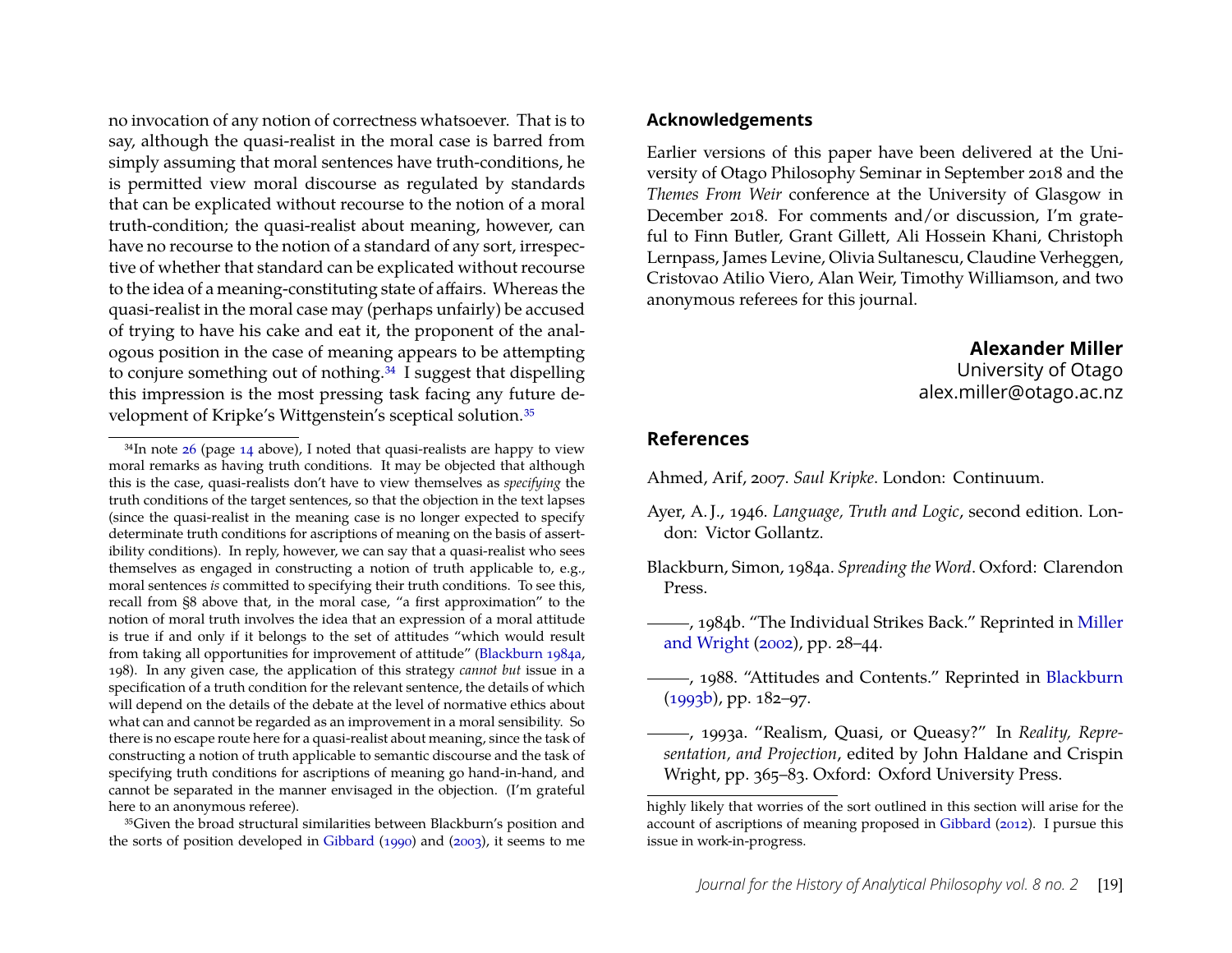<span id="page-20-19"></span>, 1993b. *Essays in Quasi-Realism*. Oxford: Oxford University Press.

- , 1998. *Ruling Passions*. Oxford: Oxford University Press.
- <span id="page-20-1"></span>, 2011. "Pragmatism in Philosophy: The Hidden Alternative." *Philosophic Exchange* 41: 1–14.
- <span id="page-20-2"></span>, 2013a. "Deflationism, Pluralism, Expressivism, Pragmatism." In *Truth and Pluralism: Current Debates*, edited by Nikolaj J. L. L. Pedersen and Cory D. Wright, pp. 263–77. Oxford: Oxford University Press.
- <span id="page-20-17"></span>, 2013b. "Pragmatism, All or Some?" In *Expressivism, Pragmatism and Representationalism*, edited by Huw Price, pp. 67–84. Cambridge: Cambridge University Press.
- <span id="page-20-6"></span>Boghossian, Paul, 1989. "The Rule-Following Considerations." In [Miller and Wright](#page-21-22) [\(2002\)](#page-21-22), pp. 141–87.
- <span id="page-20-10"></span>Boyd, Daniel, 2017. "Semantic Non-Factualism in Kripke's Wittgenstein." *Journal for the History of Analytical Philosophy*  $5(9)$ : 1–12.
- <span id="page-20-5"></span>Brink, David Owen, 1989. *Moral Realism and the Foundations of Ethics*. Cambridge: Cambridge University Press.
- <span id="page-20-16"></span>Butler, Finn, 2019. *The Tenability of Meaning Irrealism*. M. A. dissertation, University of Otago. <https://ourarchive.otago.ac.nz/handle/10523/9482>.
- <span id="page-20-7"></span>Byrne, Alex, 1996. "On Misinterpreting Kripke's Wittgenstein." *Philosophy and Phenomenological Research* 61: 339–43.
- <span id="page-20-15"></span>Darwall, Stephen, Allan Gibbard and Peter Railton, 1992. "Toward *Fin de siècle* Ethics: Some Trends." *Philosophical Review* 101: 115–89.
- <span id="page-20-11"></span>Davidson, Donald, 1984. *Inquiries Into Truth and Interpretation*. Oxford: Oxford University Press.
- <span id="page-20-13"></span>(1986. "A Nice Derangement of Epitaphs." Reprinted in [Davidson](#page-20-21) [\(2005\)](#page-20-21), pp. 89–107.
- <span id="page-20-14"></span>(1990. "Meaning, Truth, and Evidence." Reprinted in [Davidson](#page-20-21) [\(2005\)](#page-20-21), pp. 47–62.
- , 1991. "Three Varieties of Knowledge." In [Davidson](#page-20-22) [\(2001\)](#page-20-22), pp. 205–37.
- <span id="page-20-12"></span>, 1992. "The Second Person." In [Davidson](#page-20-22) [\(2001\)](#page-20-22), pp. 107– 22.
- <span id="page-20-22"></span>, 2001. *Subjective, Intersubjective, Objective*. Oxford: Oxford University Press.
- <span id="page-20-21"></span>, 2005. *Truth, Language, and History*. Oxford: Clarendon Press.
- <span id="page-20-8"></span>Davies, David, 1998. "How Sceptical is Kripke's 'Sceptical Solution'?" *Philosophia* 26: 119–40.
- <span id="page-20-4"></span>Dummett, Michael, 1959. "Wittgenstein's Philosophy of Mathematics." *Philosophical Review* 68: 324–48.

<span id="page-20-9"></span>, 1978. *Truth and Other Enigmas*. London: Duckworth.

- <span id="page-20-3"></span>Fodor, Jerry, 1990. *A Theory of Content and Other Essays*. Cambridge, Mass.: MIT Press.
- <span id="page-20-0"></span>Gibbard, Allan, 1990. *Wise Choices, Apt Feelings*. Cambridge, Mass.: Harvard University Press.
- <span id="page-20-18"></span>, 2003. *Thinking How to Live*. Cambridge, Mass.: Harvard University Press.
- <span id="page-20-20"></span>, 2012. *Meaning and Normativity*. Oxford: Oxford University Press.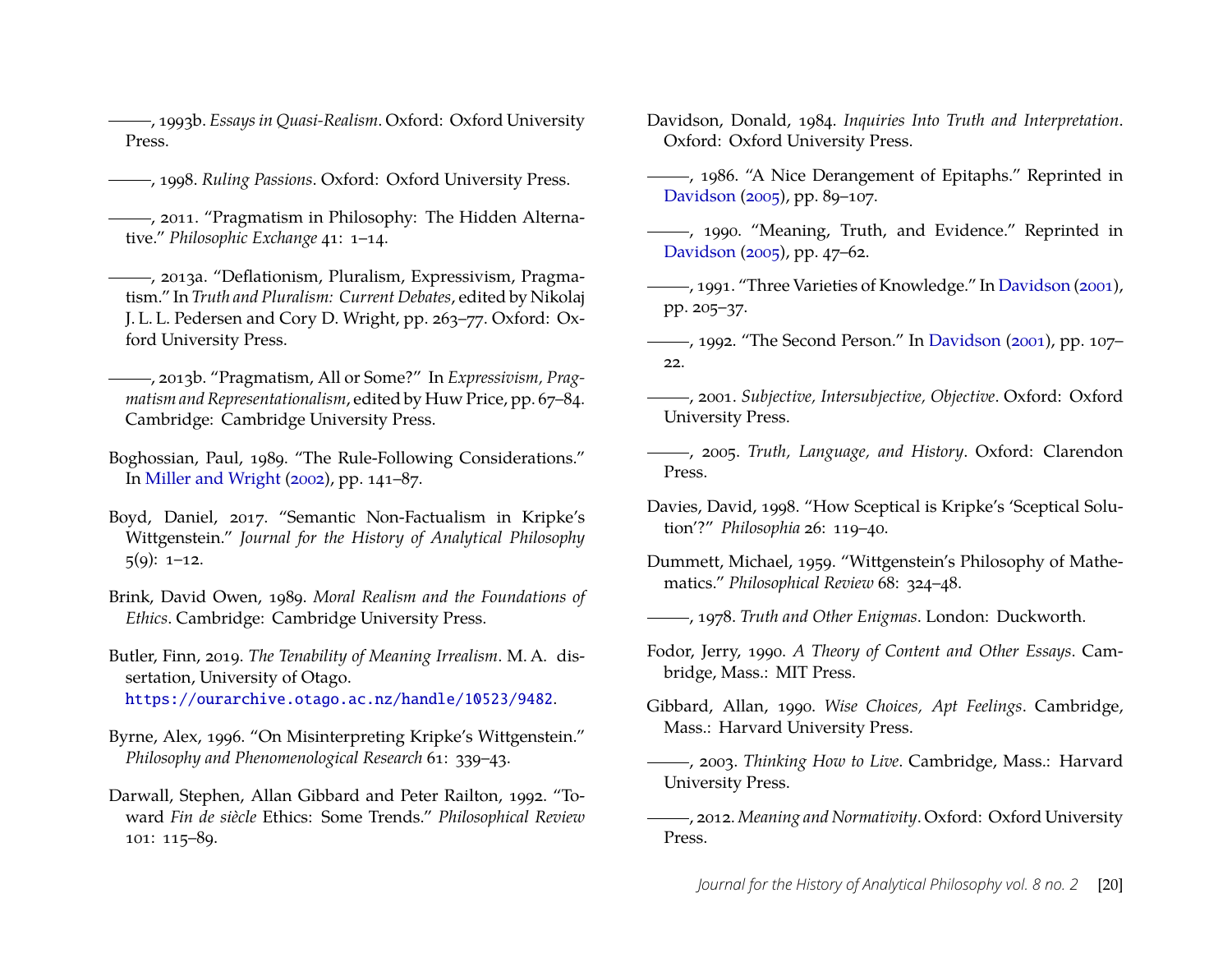- <span id="page-21-13"></span>Glüer, Kathrin, 2011. *Donald Davidson: A Short Introduction*. Oxford: Oxford University Press.
- <span id="page-21-14"></span>Glüer, Kathrin and Åsa Wikforss, 2018. "The Normativity of Meaning and Content." In *Stanford Encyclopedia of Philosophy*, Spring 2018 Edition, edited by Edward N. Zalta. <=>https://plato.stanford.edu/archives/spr2018/entries/meaningnormativity/.
- <span id="page-21-23"></span>Hale, Bob, Crispin Wright and Alexander Miller, eds., 2017. *A Companion to the Philosophy of Language*, second edition. Oxford: Wiley-Blackwell.
- <span id="page-21-3"></span>Hattiangadi, Anandi, 2017. "The Normativity of Meaning." In [Hale, Wright and Miller](#page-21-23) [\(2017\)](#page-21-23), pp. 649–69.
- <span id="page-21-10"></span>Horwich, Paul, 1984. "Critical Notice of *Wittgenstein on Rules and Private Language*." *Philosophy of Science* 51: 163–71.
- <span id="page-21-1"></span>Kripke, Saul, 1982. *Wittgenstein on Rules and Private Language*. Cambridge, Mass.: Harvard University Press.
- <span id="page-21-7"></span>Kusch, Martin, 2006. *A Sceptical Guide to Meaning and Rules: Defending Kripke's Wittgenstein*. Chesham: Acumen.
- <span id="page-21-12"></span>Lepore, Ernest and Kirk Ludwig, 2005. *Donald Davidson: Meaning, Truth, Language, and Reality*. Oxford: Clarendon Press.
- <span id="page-21-9"></span>Loar, Brian, 1985. "Review of *Wittgenstein on Rules and Private Language* by Saul Kripke." *Noûs* 19: 273–80.
- <span id="page-21-0"></span>Mackie, J. L., 1977. *Ethics: Inventing Right and Wrong*. Harmondsworth: Penguin.
- <span id="page-21-19"></span>McArthur, David and Huw Price, 2007. "Pragmatism, Quasi-Realism, and the Global Challenge." In *New Pragmatists*, edited by Cheryl Misak, pp. 91–121. Oxford: Oxford University Press.
- <span id="page-21-18"></span>McDowell, John, 1987. "Projectivism and Truth in Ethics." In [McDowell](#page-21-4) [\(1998\)](#page-21-4), pp. 151–66.
- <span id="page-21-4"></span>, 1998. *Mind, Value, and Reality*. Cambridge, Mass.: Harvard University Press.
- <span id="page-21-6"></span>McGinn, Colin, 1984. *Wittgenstein on Meaning*. Oxford: Basil Blackwell.

<span id="page-21-21"></span>McNaughton, David, 1988. *Moral Vision*. Oxford: Blackwell.

- <span id="page-21-8"></span>Miller, Alexander, 2009. "Kripke's Wittgenstein, Factualism and Meaning." In *The Later Wittgenstein on Language*, edited by Daniel Whiting, pp. 167–90. Basingstoke: Palgrave.
- <span id="page-21-17"></span>, 2013. *Contemporary Metaethics: An Introduction*. Cambridge: Polity Press.
- <span id="page-21-15"></span>(2017. "Postscript: Radical Interpretation." In [Hale, Wright](#page-21-23) [and Miller](#page-21-23) [\(2017\)](#page-21-23), pp. 317–23.
- <span id="page-21-22"></span>Miller, Alexander and Crispin Wright, eds., 2002. *Rule-Following and Meaning*. Chesham: Acumen.
- <span id="page-21-16"></span>Moore, G. E., 1903. *Principia Ethica*. Cambridge: Cambridge University Press.
- <span id="page-21-20"></span>Price, Huw, 2015. "From Quasi-Realism to Global Expressivism —and Back Again?" In *Passions and Projections: Themes from the Philosophy of Simon Blackburn*, edited by Robert N. Johnson and Michael Smith, pp. 134–52. Oxford: Oxford University Press.
- <span id="page-21-11"></span>Quine, W. V., 1960. *Word and Object*. Cambridge, Mass.: MIT Press.
- <span id="page-21-5"></span>Railton, Peter, 1986. "Moral Realism." *Philosophical Review* 95: 163–207.
- <span id="page-21-2"></span>Stevenson, Charles Leslie, 1937. "The Emotive Meaning of Ethical Terms." *Mind* 16: 14–31.